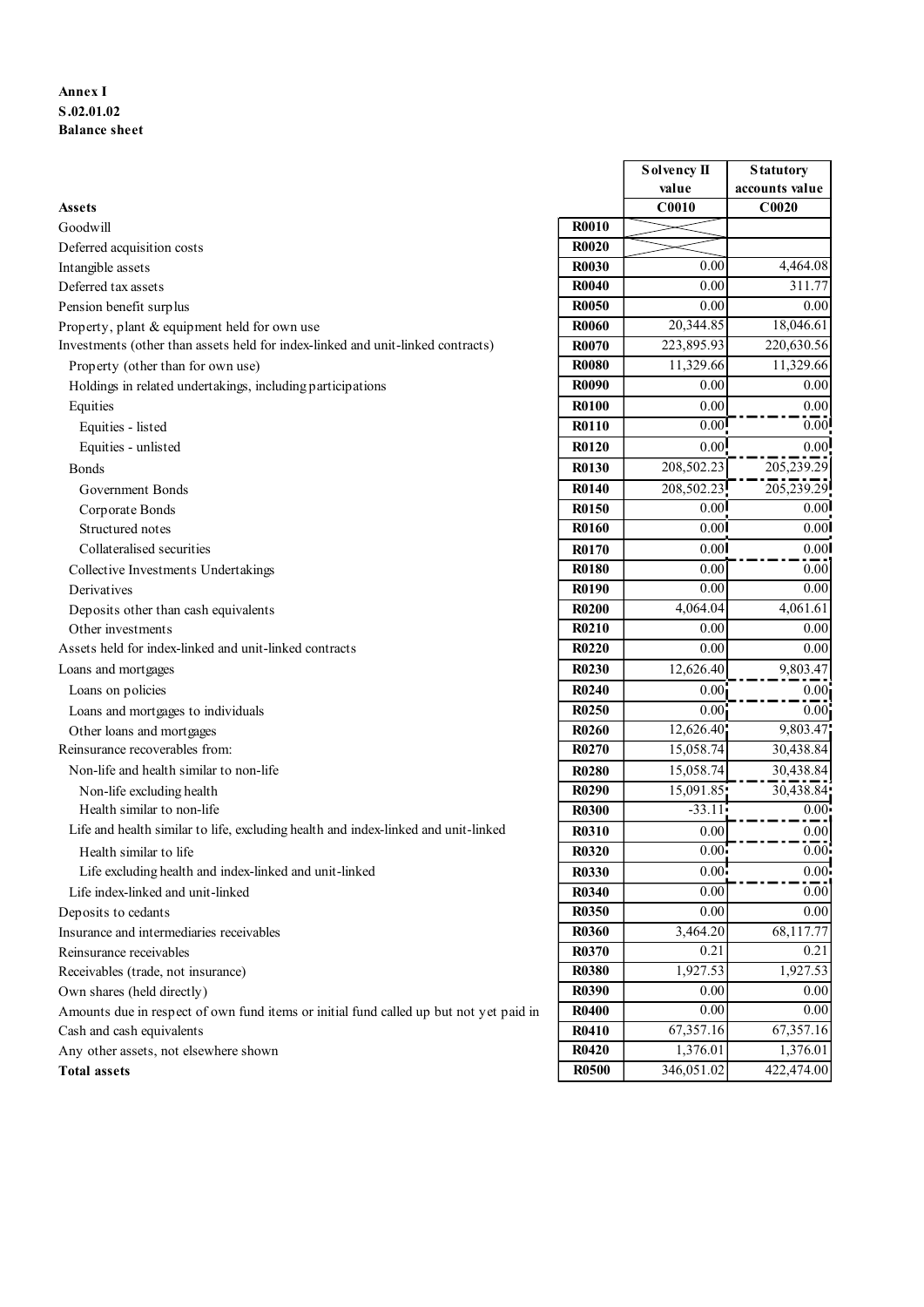|                                                                                                   |                              | Solvency II          | <b>Statutory</b>                       |
|---------------------------------------------------------------------------------------------------|------------------------------|----------------------|----------------------------------------|
|                                                                                                   |                              | value                | accounts value                         |
| Liabilities                                                                                       |                              | C <sub>0010</sub>    | C0020                                  |
| Technical provisions - non-life                                                                   | R0510                        | 196,214.89           | 290,732.23                             |
| Technical provisions - non-life (excluding health)                                                | <b>R0520</b>                 | 194,330.38           | 290,732.23                             |
| Technical provisions calculated as a whole                                                        | R0530                        | 0.00                 | $\mathbb{C}^{0.00}$                    |
| <b>Best Estimate</b>                                                                              | <b>R0540</b>                 | 184,830.08           | $\overline{0.00}$                      |
| Risk margin                                                                                       | <b>R0550</b><br><b>R0560</b> | 9,500.31<br>1,884.50 | $\widehat{0.00}$<br>0.00               |
| Technical provisions - health (similar to non-life)<br>Technical provisions calculated as a whole | R0570                        | 0.00                 | $\overline{0.00}$                      |
| <b>Best Estimate</b>                                                                              | <b>R0580</b>                 | 1,648.53             | $\overline{0.00}$                      |
| Risk margin                                                                                       | <b>R0590</b>                 | 235.97               | $\widehat{0.00}$                       |
| Technical provisions - life (excluding index-linked and unit-linked)                              | <b>R0600</b>                 | 0.00                 | $0.00\,$                               |
| Technical provisions - health (similar to life)                                                   | <b>R0610</b>                 | 0.00                 | 0.00                                   |
| Technical provisions calculated as a whole                                                        | <b>R0620</b>                 | 0.00                 | $\mathbb{0.00}$                        |
| <b>Best Estimate</b>                                                                              | R0630                        | 0.00                 | $\widetilde{0.00}$                     |
| Risk margin                                                                                       | <b>R0640</b>                 | 0.00                 | $\widetilde{0.00}$                     |
| Technical provisions - life (excluding health and index-linked and unit-linked)                   | R0650                        | 0.00                 | 0.00                                   |
| Technical provisions calculated as a whole                                                        | <b>R0660</b>                 | 0.00                 | $\overline{0.00}$                      |
| <b>Best Estimate</b>                                                                              | R0670                        | $0.00\,$             | $\overline{0.00}$                      |
| Risk margin                                                                                       | R0680                        | $0.00\,$             | $\overline{0.00}$                      |
| Technical provisions - index-linked and unit-linked                                               | <b>R0690</b><br><b>R0700</b> | $0.00\,$             | 0.00                                   |
| Technical provisions calculated as a whole                                                        | R0710                        | 0.00<br>0.00         | $\overline{0.00}$<br>$\overline{0.00}$ |
| <b>Best Estimate</b><br>Risk margin                                                               | R0720                        | $\overline{0.00}$    | $\overline{0.00}$                      |
| Other technical provisions                                                                        | R0730                        | $\widehat{0.00}$     | 0.00                                   |
| Contingent liabilities                                                                            | <b>R0740</b>                 | 0.00                 | 0.00                                   |
| Provisions other than technical provisions                                                        | <b>R0750</b>                 | 0.00                 | 0.00                                   |
| Pension benefit obligations                                                                       | R0760                        | 818.38               | 818.38                                 |
| Deposits from reinsurers                                                                          | <b>R0770</b>                 | $\overline{0.00}$    | 0.00                                   |
| Deferred tax liabilities                                                                          | <b>R0780</b>                 | 2,875.84             | 0.00                                   |
| Derivatives                                                                                       | R0790                        | 0.00                 | 0.00                                   |
| Debts owed to credit institutions                                                                 | <b>R0800</b>                 | 0.00                 | 0.00                                   |
| Financial liabilities other than debts owed to credit institutions                                | <b>R0810</b>                 | $\overline{0.00}$    | $\overline{0.00}$                      |
| Insurance & intermediaries payables<br>Reinsurance payables                                       | <b>R0820</b><br><b>R0830</b> | 7,019.11<br>2,556.60 | 19,113.07<br>2,556.60                  |
| Payables (trade, not insurance)                                                                   | <b>R0840</b>                 | 7,324.29             | 7,324.29                               |
| Subordinated liabilities                                                                          | <b>R0850</b>                 | $0.00\,$             | 0.00                                   |
| Subordinated liabilities not in Basic Own Funds                                                   | <b>R0860</b>                 | 0.00                 | 0.00                                   |
| Subordinated liabilities in Basic Own Funds                                                       | <b>R0870</b>                 | 0.00                 | 0.00                                   |
| Any other liabilities, not elsewhere shown                                                        | <b>R0880</b>                 | 0.00                 | 0.00                                   |
| <b>Total liabilities</b>                                                                          | <b>R0900</b>                 | 216,809.10           | 320, 544. 57                           |
|                                                                                                   | <b>R1000</b>                 | 129,241.92           | 101,929.44                             |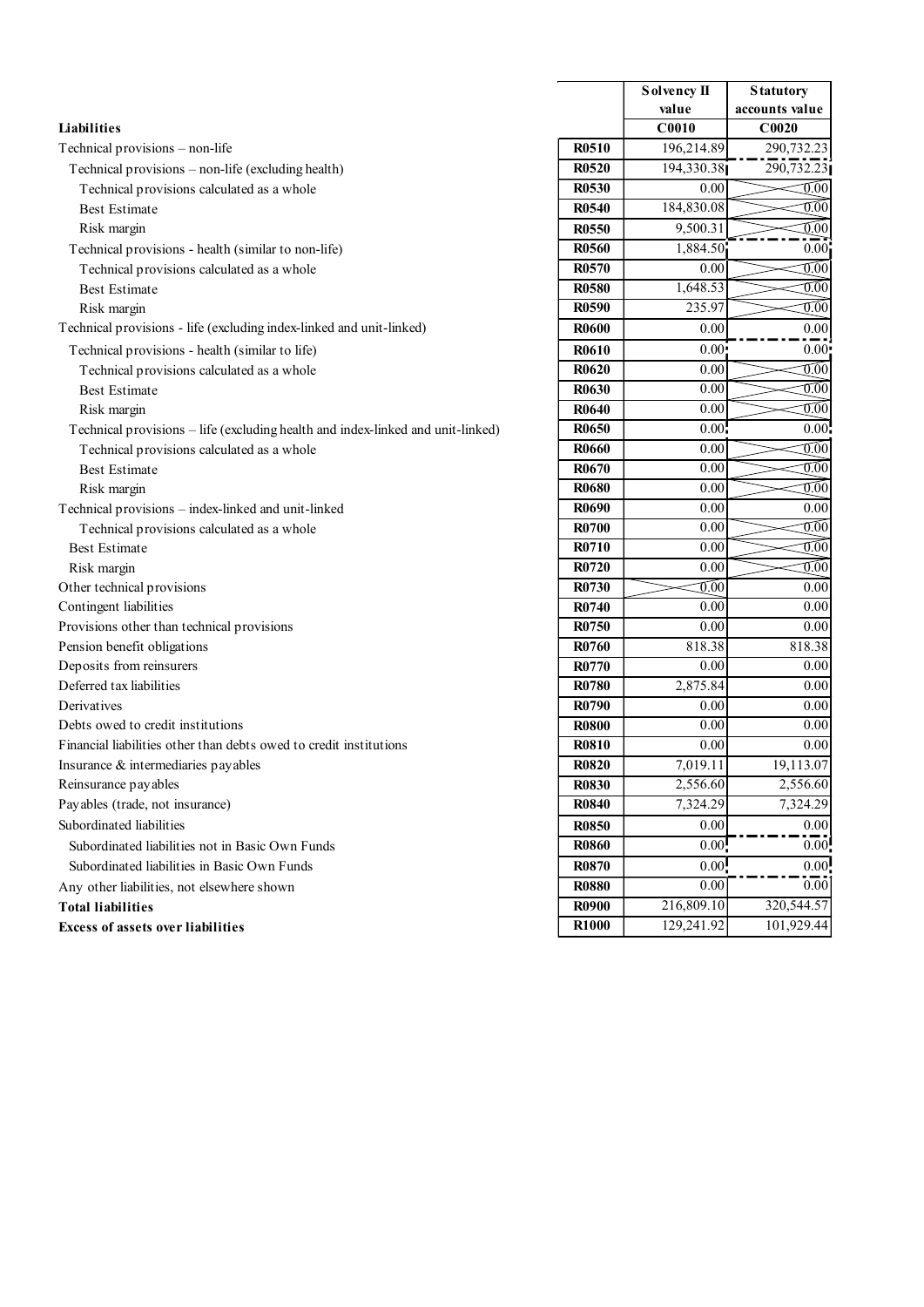### Annex I S.05.01.02 Premiums, claims and expenses by line of business

| Annex I<br>S.05.01.02                                              |                       |                        |                            |                         |                   |                                                                                                                              |                  |                        |                         |                                |                                           |                 |                 |                                       |                         |
|--------------------------------------------------------------------|-----------------------|------------------------|----------------------------|-------------------------|-------------------|------------------------------------------------------------------------------------------------------------------------------|------------------|------------------------|-------------------------|--------------------------------|-------------------------------------------|-----------------|-----------------|---------------------------------------|-------------------------|
| Premiums, claims and expenses by line of business                  |                       |                        |                            |                         |                   |                                                                                                                              |                  |                        |                         |                                |                                           |                 |                 |                                       |                         |
|                                                                    |                       |                        |                            |                         |                   |                                                                                                                              |                  |                        |                         |                                |                                           |                 |                 |                                       |                         |
|                                                                    |                       |                        |                            |                         |                   |                                                                                                                              |                  |                        |                         |                                |                                           |                 |                 | Line of Business for:                 |                         |
|                                                                    |                       |                        |                            |                         |                   | Line of Business for: non-life insurance and reinsurance obligations (direct business and accepted proportional reinsurance) |                  |                        |                         |                                |                                           |                 |                 | accepted non-proportional reinsurance |                         |
|                                                                    |                       |                        |                            | Motor                   |                   |                                                                                                                              | Fire and         |                        |                         |                                |                                           |                 |                 |                                       |                         |
|                                                                    | M edical              | Income                 | Workers'                   | vehicle                 | Other motor       | Marine, aviation and other damage                                                                                            |                  | General                | Credit and              | Legal                          |                                           | M iscellaneous  |                 | Marine,                               | Total                   |
|                                                                    | expense               | protection             | ompensation                | liability               | insurance         | transport insurance                                                                                                          | to property      | liability              | suretyship              |                                | expenses Assistance                       | financial loss  | Health Casualty | aviation, Property                    |                         |
|                                                                    | msurance              | insurance              | insurance                  | nsuranc                 |                   |                                                                                                                              | insurance        | insurance              | insurance               | insurance                      |                                           |                 |                 | transport                             |                         |
|                                                                    | C0010                 | <b>C0020</b>           | C0030                      | C <sub>0040</sub>       | C0050             | C0060                                                                                                                        | C0070            | C0080                  | C0090                   | <b>C0100</b>                   | <b>C0110</b>                              | <b>C0120</b>    | $C0130$ $C0140$ | C0150 C0160 C0200                     |                         |
| Premiums written                                                   |                       |                        |                            |                         |                   |                                                                                                                              |                  |                        |                         |                                |                                           |                 |                 |                                       |                         |
| Gross - Direct Business                                            | <b>R0110</b>          | 5052                   | $\bf{0}$                   | 79057                   | 104135            | 2666                                                                                                                         | 29389            | 4155                   | $\bf{0}$                | $\overline{0}$                 | 3145                                      | 1746            |                 |                                       | 229346                  |
| Gross - Proportional reinsurance accepted                          | <b>R0120</b>          | $\overline{0}$         | $\bf{0}$                   | $\bf{0}$                | $\overline{0}$    | $\overline{0}$                                                                                                               | $\bf{0}$         | $\bf{0}$               | $\overline{0}$          | $\mathbf{0}$                   | $\mathbf{0}$                              | $\Omega$        |                 |                                       | $\overline{0}$          |
| Gross - Non-proportional reinsurance accepted                      | R0130                 |                        | $\gt$                      |                         | $>\!$             | $\gt$                                                                                                                        |                  | $>\!<$                 |                         |                                |                                           | $>\!<$          |                 |                                       | $\overline{0}$          |
| Reinsurers' share                                                  | <b>R0140</b>          | 112                    | $\overline{0}$             | 2344                    | 944               | 633                                                                                                                          | 5198             | 849                    | $\Omega$                | $\Omega$                       | $\theta$                                  | $\Omega$        |                 |                                       | 10080                   |
| Net                                                                | <b>R0200</b>          | 4941                   | $\overline{0}$             | 76713                   | 103191            | 2033                                                                                                                         | 24191            | 3306                   | $\theta$                | $\overline{0}$                 | 3145                                      | 1746            |                 |                                       | 21926                   |
| Premiums earned                                                    |                       |                        |                            |                         |                   |                                                                                                                              |                  |                        |                         |                                |                                           |                 |                 |                                       |                         |
| Gross - Direct Business                                            | <b>R0210</b>          | 4859                   | $\bf{0}$                   | 62124                   | 98080             | 2807                                                                                                                         | 28012            | 3705                   | $\bf{0}$                | $\mathbf{0}$                   | 3105                                      | 1391            |                 |                                       | 204083                  |
| Gross - Proportional reinsurance accepted                          | <b>R0220</b>          | $\overline{0}$         | $\overline{0}$             | $\bf{0}$                | $\overline{0}$    | $\overline{0}$                                                                                                               | $\Omega$         | $\overline{0}$         | $\overline{0}$          | $\overline{0}$                 | $\overline{0}$                            | $\theta$        |                 |                                       | $\overline{0}$          |
| Gross - Non-proportional reinsurance accepted                      | R0230                 |                        |                            |                         | $\geq$            | $\gt$                                                                                                                        |                  |                        |                         |                                |                                           |                 |                 |                                       | $\overline{0}$          |
| Reinsurers' share                                                  | R0240                 | 112                    | $\overline{0}$             | 2344                    | 944               | 633                                                                                                                          | 5146             | 1006                   | $\bf{0}$                | $\overline{0}$                 | $\mathbf{0}$                              | 48              |                 |                                       | 10233                   |
| Net                                                                | <b>R0300</b>          | 4748                   | $\bf{0}$                   | 59780                   | 97136             | 2174                                                                                                                         | 22866            | 2699                   | $\overline{0}$          | $\overline{0}$                 | 3105                                      | 1343            |                 |                                       | 193850                  |
| Claims incurred<br>Gross - Direct Business                         |                       |                        |                            |                         |                   |                                                                                                                              |                  |                        |                         |                                |                                           |                 |                 |                                       |                         |
| Gross - Proportional reinsurance accepted                          | <b>R0310</b><br>R0320 | 1266<br>$\overline{0}$ | $\bf{0}$<br>$\overline{0}$ | 37542<br>$\overline{0}$ | 45209<br>$\Omega$ | 1008<br>$\overline{0}$                                                                                                       | 3847<br>$\theta$ | 4104<br>$\overline{0}$ | $-28$<br>$\overline{0}$ | $\mathbf{0}$<br>$\overline{0}$ | 531<br>$\overline{0}$                     | 105<br>$\Omega$ |                 |                                       | 93585<br>$\overline{0}$ |
| Gross - Non-proportional reinsurance accepted                      | R0330                 |                        |                            |                         |                   |                                                                                                                              |                  |                        |                         |                                |                                           |                 |                 |                                       | $\bf{0}$                |
| Reinsurers' share                                                  | R0340                 | $\bf{0}$               | - 0                        | 5139                    | 163               | 56                                                                                                                           | $-7091$          | 515                    | $\overline{0}$          | $\Omega$                       | $\Omega$                                  | 55              |                 |                                       | $-1164$                 |
| $\hbox{Net}$                                                       | R0400                 | 1266                   | $\overline{0}$             | 32404                   | 45046             | 953                                                                                                                          | 10938            | 3589                   | $-28$                   | $\mathbf{0}$                   | 532                                       | 50              |                 |                                       | 94749                   |
| Changes in other technical provisions                              |                       |                        |                            |                         |                   |                                                                                                                              |                  |                        |                         |                                |                                           |                 |                 |                                       |                         |
|                                                                    | R0410                 | $-7$                   | $\overline{\phantom{0}}$   | 2586                    | -4                | $\overline{0}$                                                                                                               | 27               | 2                      | $\overline{0}$          | $\bf{0}$                       | 12                                        | 10              |                 | $>\!\!<$ 1 $>\!\!<$                   | 2635                    |
|                                                                    | R0420                 | $\bf{0}$               | $\overline{0}$             | $\bf{0}$                | $\overline{0}$    | $\overline{0}$                                                                                                               | $\Omega$         | $\mathbf{0}$           | $\overline{0}$          | $\bf{0}$                       | $\mathbf{0}$                              | $\bf{0}$        |                 |                                       | $\bf{0}$                |
| Gross - Direct Business                                            |                       | $\asymp$               |                            |                         | $\succ$           |                                                                                                                              |                  |                        |                         |                                | $\mathrel{{\mathop{\hbox{--}}\nolimits}}$ | $\approx$       |                 |                                       | $\overline{0}$          |
| Gross - Proportional reinsurance accepted                          | R0430                 |                        |                            |                         |                   |                                                                                                                              | $\overline{0}$   | $\overline{0}$         | $\overline{0}$          | $\overline{0}$                 | $\mathbf{0}$                              | $\overline{0}$  |                 |                                       | $\overline{0}$          |
| Gross - Non- proportional reinsurance accepted<br>Reinsurers'share | <b>R0440</b>          | $\overline{0}$         | $\bf{0}$                   | $\overline{0}$          | $\overline{0}$    | $\overline{0}$                                                                                                               |                  |                        |                         |                                |                                           |                 |                 |                                       |                         |
| Net                                                                | R0500                 | $-7$                   | $\bf{0}$                   | 2586                    | $\overline{4}$    | $\overline{0}$                                                                                                               | 27               | 2                      | $\mathbf{0}$            | $\mathbf{0}$                   | 12                                        | 10              |                 |                                       | 2635                    |
| <b>Expenses incurred</b>                                           | R0550                 | 1585                   | $\overline{0}$             | 24480                   | 37949             | 960                                                                                                                          | 11259            | 1189                   | 126                     | $\bf{0}$                       | 864                                       | 1194            |                 |                                       | 79605                   |
| Other expenses<br><b>Total expenses</b>                            | R1200<br>R1300        |                        |                            |                         |                   |                                                                                                                              |                  |                        |                         |                                |                                           |                 |                 |                                       | 7726<br>87331           |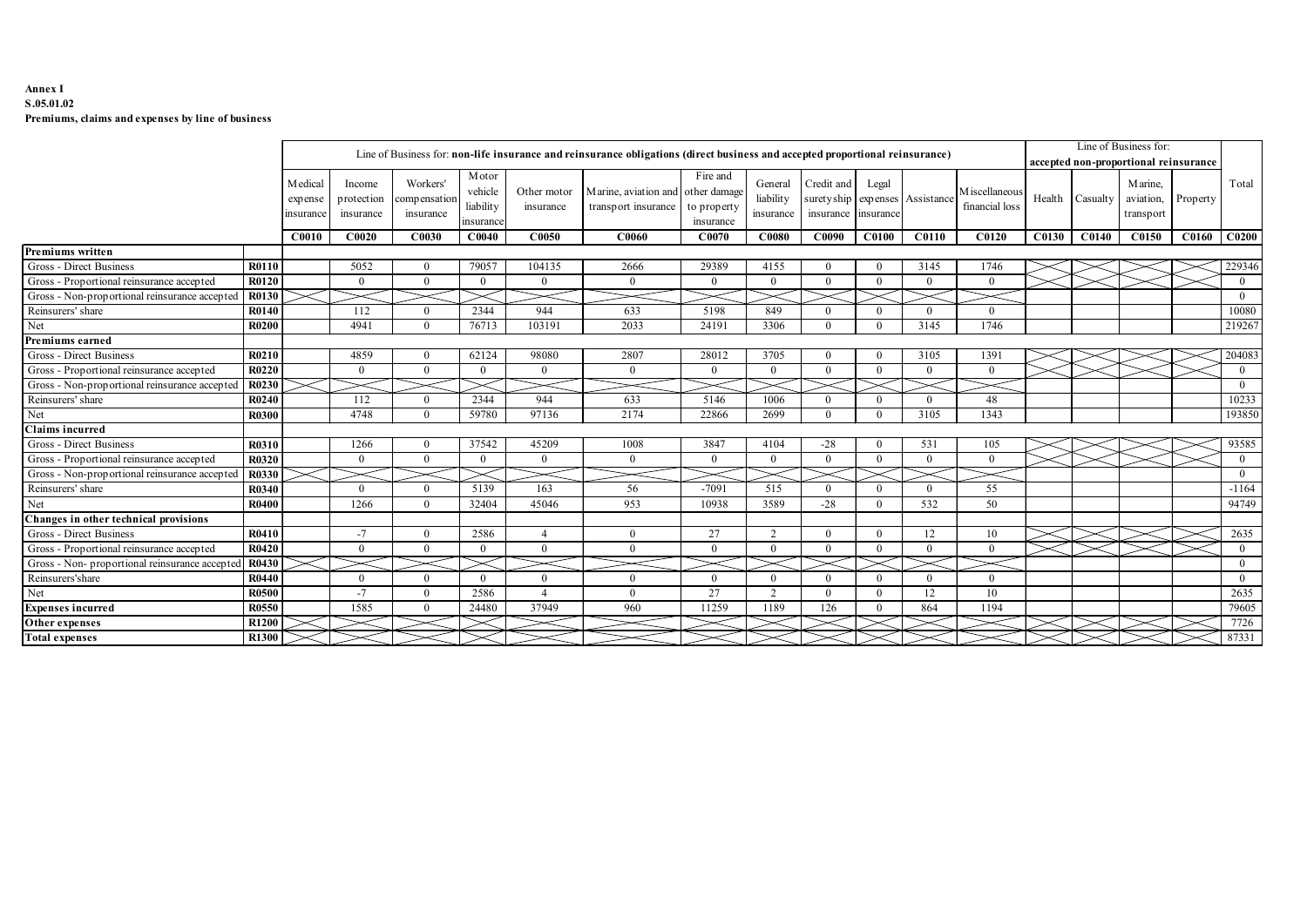|                                       |                   |                     |                                           |                                                  |                            | Line of Business for: life insurance obligations                                                                       |                                                                                                                                                      | Life reinsurance<br>obligations |                     | Total             |
|---------------------------------------|-------------------|---------------------|-------------------------------------------|--------------------------------------------------|----------------------------|------------------------------------------------------------------------------------------------------------------------|------------------------------------------------------------------------------------------------------------------------------------------------------|---------------------------------|---------------------|-------------------|
|                                       |                   | Health<br>insurance | Insurance<br>with profit<br>participation | Index-linked<br>and unit-<br>linked<br>insurance | Other<br>life<br>insurance | Annuities<br>stemming from<br>non-life<br>insurance<br>contracts and<br>relating to<br>health insurance<br>obligations | Annuities stemming<br>from non-life<br>insurance contracts<br>and relating to<br>insurance obligations<br>other than health<br>insurance obligations | Health<br>reinsurance           | Life<br>reinsurance |                   |
|                                       |                   | C <sub>0210</sub>   | C <sub>0220</sub>                         | C <sub>0230</sub>                                | C <sub>0240</sub>          | C0250                                                                                                                  | C <sub>0260</sub>                                                                                                                                    | C <sub>0270</sub>               | C <sub>0280</sub>   | C <sub>0300</sub> |
| Premiums written                      |                   |                     |                                           |                                                  |                            |                                                                                                                        |                                                                                                                                                      |                                 |                     |                   |
| Gross                                 | R1410             |                     |                                           |                                                  |                            |                                                                                                                        |                                                                                                                                                      |                                 |                     |                   |
| Reinsurers' share                     | R1420             |                     |                                           |                                                  |                            |                                                                                                                        |                                                                                                                                                      |                                 |                     |                   |
| Net                                   | R1500             |                     |                                           |                                                  |                            |                                                                                                                        |                                                                                                                                                      |                                 |                     |                   |
| Premiums earned                       |                   |                     |                                           |                                                  |                            |                                                                                                                        |                                                                                                                                                      |                                 |                     |                   |
| $\rm Gross$                           | R1510             |                     |                                           |                                                  |                            |                                                                                                                        |                                                                                                                                                      |                                 |                     |                   |
| Reinsurers' share                     | R1520             |                     |                                           |                                                  |                            |                                                                                                                        |                                                                                                                                                      |                                 |                     |                   |
| Net                                   | R1600             |                     |                                           |                                                  |                            |                                                                                                                        |                                                                                                                                                      |                                 |                     |                   |
| <b>Claims incurred</b>                |                   |                     |                                           |                                                  |                            |                                                                                                                        |                                                                                                                                                      |                                 |                     |                   |
| $\rm Gross$                           | R1610             |                     |                                           |                                                  |                            |                                                                                                                        |                                                                                                                                                      |                                 |                     |                   |
| Reinsurers' share                     | R1620             |                     |                                           |                                                  |                            |                                                                                                                        |                                                                                                                                                      |                                 |                     |                   |
| Net                                   | R1700             |                     |                                           |                                                  |                            |                                                                                                                        |                                                                                                                                                      |                                 |                     |                   |
| Changes in other technical provisions |                   |                     |                                           |                                                  |                            |                                                                                                                        |                                                                                                                                                      |                                 |                     |                   |
| $\rm Gross$                           | R1710             |                     |                                           |                                                  |                            |                                                                                                                        |                                                                                                                                                      |                                 |                     |                   |
| Reinsurers' share                     | R1720             |                     |                                           |                                                  |                            |                                                                                                                        |                                                                                                                                                      |                                 |                     |                   |
| $\operatorname{Net}$                  | <b>R1800</b>      |                     |                                           |                                                  |                            |                                                                                                                        |                                                                                                                                                      |                                 |                     |                   |
| <b>Expenses incurred</b>              | R <sub>1900</sub> |                     |                                           |                                                  |                            |                                                                                                                        |                                                                                                                                                      |                                 |                     |                   |
| Other expenses                        | R <sub>2500</sub> |                     |                                           |                                                  |                            |                                                                                                                        |                                                                                                                                                      |                                 |                     |                   |
| <b>Total expenses</b>                 | <b>R2600</b>      |                     |                                           |                                                  |                            |                                                                                                                        |                                                                                                                                                      |                                 |                     |                   |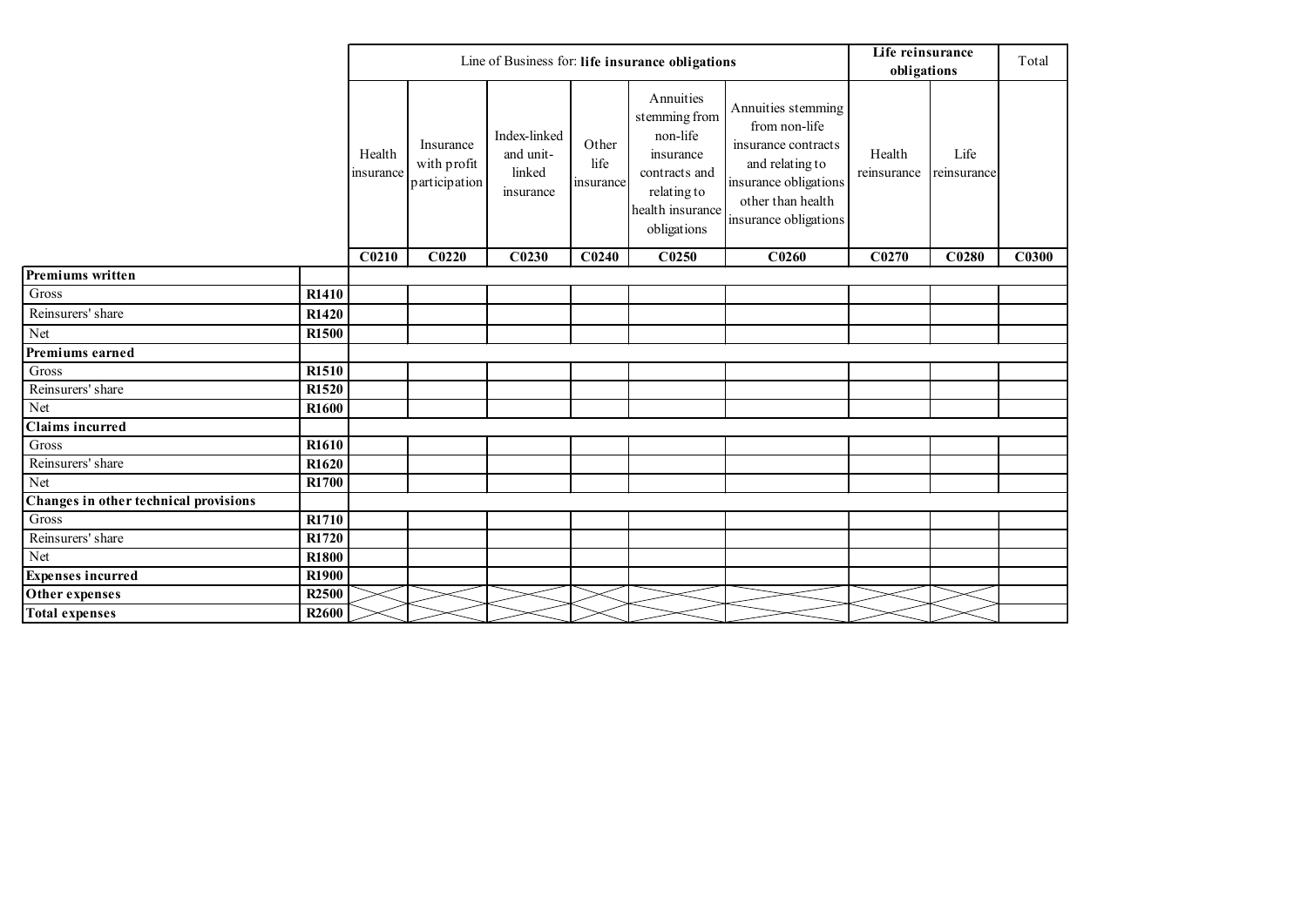|                                                                                                                                                                      |                       |                                  |                                   |                                       |                                            |                             |                                                   | Direct business and accepted proportional reinsurance |                                   |                                              |                                  |                       |                                        |                                                                     |                              | Accepted non-proportional reinsurance                                        |                                                      |                                         |
|----------------------------------------------------------------------------------------------------------------------------------------------------------------------|-----------------------|----------------------------------|-----------------------------------|---------------------------------------|--------------------------------------------|-----------------------------|---------------------------------------------------|-------------------------------------------------------|-----------------------------------|----------------------------------------------|----------------------------------|-----------------------|----------------------------------------|---------------------------------------------------------------------|------------------------------|------------------------------------------------------------------------------|------------------------------------------------------|-----------------------------------------|
|                                                                                                                                                                      |                       | Medical<br>expense<br>insurance  | Income<br>protection<br>insurance | Workers'<br>compensation<br>insurance | Motor<br>vehicle<br>liability<br>insurance | Other<br>motor<br>insurance | Marine,<br>aviation and<br>transport<br>insurance | ire and other<br>damage to<br>property<br>insurance   | General<br>liability<br>insurance | <b>Credit and</b><br>suretyship<br>insurance | Legal<br>expenses<br>insurance   | Assistance            | Miscellane<br>ous<br>financial<br>loss | Non-<br>proportion proportion<br>al health<br>reinsuranc reinsurano | Non-<br>al casualty          | Non-<br>proportion<br>al marine<br>aviation<br>and<br>transport<br>reinsuran | Non-<br>proportion<br>al property<br>reinsuranc<br>e | <b>Total Non-</b><br>Life<br>obligation |
| Technical provisions calculated as a whole                                                                                                                           | <b>R0010</b>          | C0020                            | C0030                             | <b>C0040</b>                          | C0050                                      | C0060                       | C0070                                             | <b>C0080</b>                                          | C0090                             | C0100                                        | C0110                            |                       |                                        | C0120   C0130   C0140   C0150                                       |                              | $\mathbf{e}$<br>C0160                                                        | C0170   C0180                                        |                                         |
| Total Recoverables from reinsurance/SPV and Finite Re after the adjustment for<br>expected losses due to counterparty default associated to TP calculated as a whole | <b>R0050</b>          |                                  |                                   |                                       |                                            |                             |                                                   |                                                       |                                   |                                              |                                  |                       |                                        |                                                                     |                              |                                                                              |                                                      |                                         |
| Technical provisions calculated as a sum of BE and RM<br><b>Best estimate</b>                                                                                        |                       |                                  |                                   |                                       |                                            |                             |                                                   |                                                       |                                   |                                              |                                  |                       |                                        |                                                                     |                              |                                                                              |                                                      |                                         |
| Premium provisions                                                                                                                                                   |                       |                                  |                                   |                                       |                                            |                             |                                                   |                                                       |                                   |                                              |                                  |                       |                                        |                                                                     |                              |                                                                              |                                                      |                                         |
| Total recoverable from reinsurance/SPV and Finite Re after the adjustment for                                                                                        | <b>R0060</b>          |                                  | 439                               |                                       | 24511                                      | 20139                       | 231                                               | 7803                                                  | 1726                              | - 0                                          |                                  | 252                   | 32                                     |                                                                     |                              | $^{\circ}$                                                                   | $^{\circ}$                                           | 55134                                   |
| expected losses due to counterparty default                                                                                                                          | <b>R0140</b>          |                                  | $-38$                             |                                       | $-130$                                     | $-2$                        | $-128$                                            | $-147$                                                | $-55$                             | $\Omega$                                     | $\Omega$                         | $\overline{0}$        | $\overline{0}$                         |                                                                     | $\Omega$                     | $\Omega$                                                                     | $\Omega$                                             | $-500$                                  |
| Net Best Estimate of Premium Provisions<br><b>Claims</b> provisions                                                                                                  | R0150                 | $\overline{0}$                   | 477<br>↘                          |                                       | 24641                                      | 20141                       | 359                                               | 7950                                                  | 1781<br>$\asymp$                  | $\overline{0}$<br>$\gt$                      | $\overline{0}$                   | 252                   | 32                                     |                                                                     | $\overline{0}$               | $\overline{0}$                                                               | $\overline{0}$                                       | 55634                                   |
| Total recoverable from reinsurance/SPV and Finite Re after the adjustment for                                                                                        | <b>R0160</b>          |                                  | 1209                              | $\theta$                              | 77921                                      | 15234                       | 6903                                              | 16730                                                 | 12021                             | 1116                                         | $\mathbf{0}$                     | 405                   | -196                                   |                                                                     | $\mathbf{0}$                 | $\mathbf{0}$                                                                 | $\overline{0}$                                       | 131345                                  |
| expected losses due to counterparty default                                                                                                                          | R0240                 |                                  | $\sim$                            |                                       | 9651                                       | 355                         | 2377                                              | 2345                                                  | 770                               | $\mathbf{0}$                                 | $\overline{0}$                   | $\overline{0}$        | 55                                     | $\Omega$                                                            | $\Omega$                     | $\Omega$                                                                     | $\Omega$                                             | 15559                                   |
| Net Best Estimate of Claims Provisions<br><b>Total Best estimate - gross</b>                                                                                         | R0250<br><b>R0260</b> | $\overline{0}$<br>$\overline{0}$ | 1205<br>1649                      | $\overline{0}$<br>$\overline{0}$      | 68270<br>102433                            | 14878<br>35373              | 4526<br>7134                                      | 14385<br>24533                                        | 11251<br>13747                    | 1116<br>1116                                 | $\overline{0}$<br>$\overline{0}$ | 405<br>658            | $-251$<br>$-164$                       | $\overline{0}$<br>$\mathbf{0}$                                      | $\mathbf{0}$<br>$\mathbf{0}$ | $\overline{0}$<br>$\overline{0}$                                             | $\overline{0}$<br>$\overline{0}$                     | 115786<br>186479                        |
| Total Best estimate - net                                                                                                                                            | R0270                 | $\overline{0}$                   | 1682                              | $\mathbf{0}$                          | 92911                                      | 35019                       | 4886                                              | 22335                                                 | 13032                             | 1116                                         | $\overline{0}$                   | 658                   | $-219$                                 | $\mathbf{0}$                                                        | $\overline{0}$               | $\overline{0}$                                                               | $\overline{0}$                                       | 171420                                  |
| Risk margin<br>Amount of the transitional on Technical Provisions                                                                                                    | <b>R0280</b>          | $\overline{0}$<br>$\asymp$       | 236<br>$>\!<$                     | $\theta$                              | 3671<br>$\asymp$                           | 3444                        | 300<br>$\!=$                                      | 1150<br>$\asymp$                                      | 609<br>$\asymp$                   | 77<br>$\asymp$                               | $\overline{0}$<br>$\prec$        | 124<br>$\asymp$       | 125                                    | $\overline{0}$                                                      | $\mathbf{0}$                 | $\overline{0}$                                                               | $\overline{0}$                                       | 9736<br>$\asymp$                        |
| Technical Provisions calculated as a whole                                                                                                                           | <b>R0290</b>          |                                  | $\mathbf{0}$                      | $\theta$                              | $\mathbf{0}$                               | $\overline{0}$              | $\overline{0}$                                    | $\mathbf{0}$                                          | $\overline{0}$                    | $\mathbf{0}$                                 | $\overline{0}$                   | $\overline{0}$        | $\overline{0}$                         | $\overline{0}$                                                      | $\theta$                     | $\Omega$                                                                     | $\overline{0}$                                       | $\overline{0}$                          |
| Best estimate                                                                                                                                                        | <b>R0300</b>          |                                  | $\overline{0}$                    | $\Omega$                              | $\overline{0}$                             | $\overline{0}$              | $\Omega$                                          | $\overline{0}$                                        | $\overline{0}$                    | $\theta$                                     | $\Omega$                         | $\overline{0}$        | $\overline{0}$                         | $\theta$                                                            | $\theta$                     | $\Omega$                                                                     | $\Omega$                                             | $\theta$                                |
| Risk margin<br><b>Technical provisions - total</b>                                                                                                                   | R0310                 |                                  | $\overline{0}$                    |                                       | $\overline{0}$                             | $\overline{0}$              | $\Omega$                                          | $\overline{0}$<br>$\mathop{=}$                        | $\overline{0}$                    | $\Omega$                                     | $\Omega$                         | $\overline{0}$        | $\overline{0}$                         |                                                                     | $^{\circ}$                   | $\Omega$                                                                     | $\theta$                                             | $\bf{0}$                                |
| Technical provisions - total                                                                                                                                         | R0320                 | $\overline{0}$                   | 1885                              | $\theta$                              | 106104                                     | 38817                       | 7434                                              | 25683                                                 | 14357                             | 1193                                         | $\Omega$                         | 782                   | $-39$                                  |                                                                     |                              | $^{\circ}$                                                                   | $\Omega$                                             | 196215                                  |
|                                                                                                                                                                      |                       |                                  |                                   |                                       |                                            |                             |                                                   |                                                       |                                   |                                              |                                  |                       |                                        |                                                                     |                              |                                                                              |                                                      |                                         |
| Recoverable from reinsurance contract/SPV and Finite Re after the adjustment for<br>expected losses due to counterparty default - total                              | <b>R0330</b>          |                                  | $-33$                             |                                       | 9522<br>96582                              | 354<br>38463                | 2249<br>5186                                      | 2198<br>23485                                         | 715<br>13642                      | 1193                                         |                                  | $\overline{0}$<br>782 | 55<br>$-94$                            | $\sim 0$                                                            | $\mathbf{0}$                 | $\mathbf{0}$                                                                 | $\mathbf{0}$                                         | 15059<br>181156                         |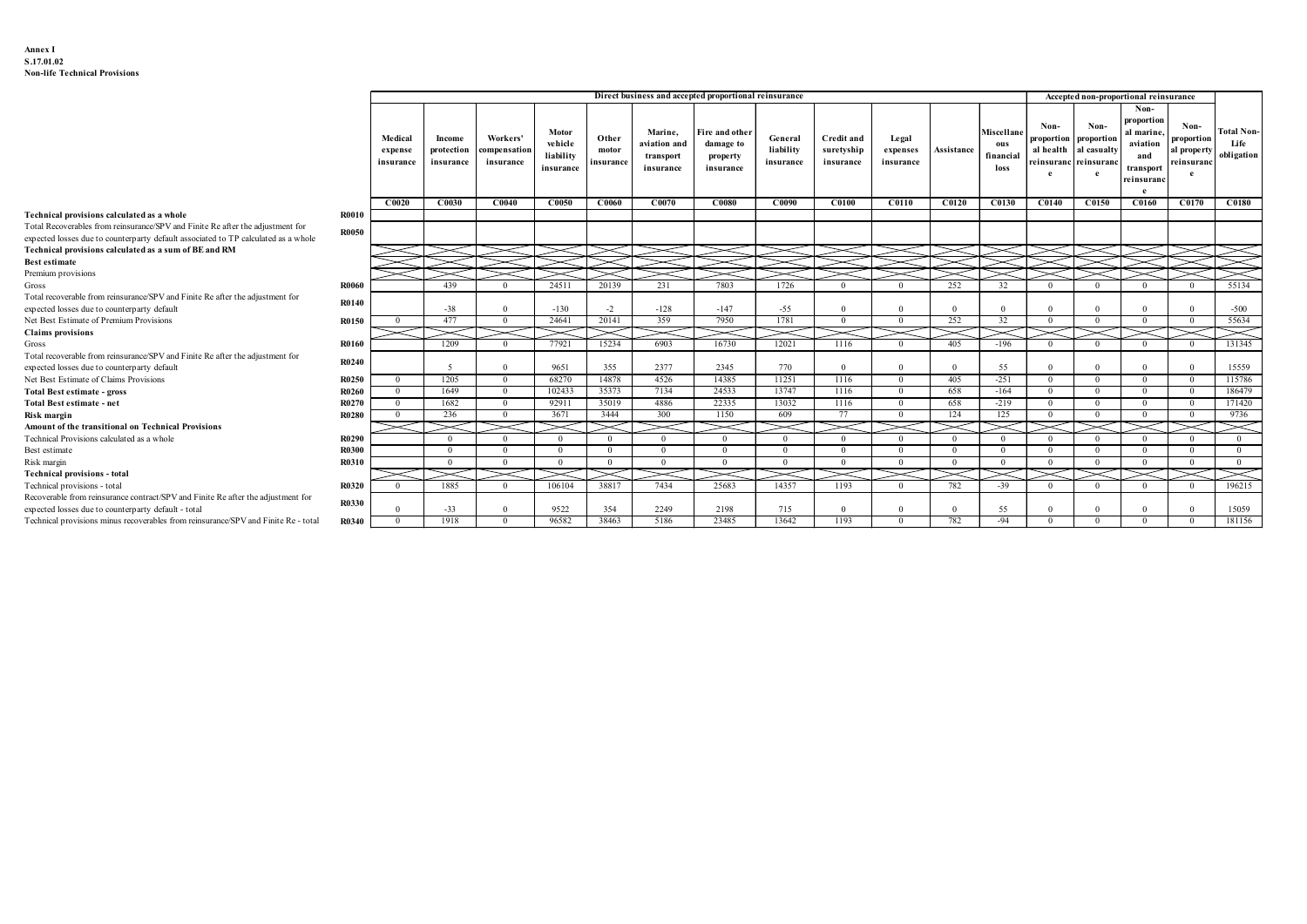### Annex I S.19.01.21 Non-life Insurance Claims Information

### Total Non-Life Business



### Gross Claims Paid (non-cumulative)

| ınex I<br>19.01.21   |                                      |                        |                     |                                                           |                               |                               |                  |                                               |              |                     |                   |                   |       |                              |                            |                            |
|----------------------|--------------------------------------|------------------------|---------------------|-----------------------------------------------------------|-------------------------------|-------------------------------|------------------|-----------------------------------------------|--------------|---------------------|-------------------|-------------------|-------|------------------------------|----------------------------|----------------------------|
|                      | on-life Insurance Claims Information |                        |                     |                                                           |                               |                               |                  |                                               |              |                     |                   |                   |       |                              |                            |                            |
|                      |                                      |                        |                     |                                                           |                               |                               |                  |                                               |              |                     |                   |                   |       |                              |                            |                            |
|                      | tal Non-Life Business                |                        |                     |                                                           |                               |                               |                  |                                               |              |                     |                   |                   |       |                              |                            |                            |
|                      |                                      |                        |                     |                                                           |                               |                               |                  |                                               |              |                     |                   |                   |       |                              |                            |                            |
| Accident year/       |                                      | <b>Z0020</b>           |                     |                                                           |                               |                               |                  |                                               |              |                     |                   |                   |       |                              |                            |                            |
|                      |                                      |                        |                     |                                                           |                               |                               |                  |                                               |              |                     |                   |                   |       |                              |                            |                            |
|                      | Gross Claims Paid (non-cumulative)   |                        |                     |                                                           |                               |                               |                  |                                               |              |                     |                   |                   |       |                              |                            |                            |
|                      | (absolute amount)                    |                        |                     |                                                           |                               |                               |                  |                                               |              |                     |                   |                   |       |                              |                            |                            |
|                      |                                      |                        |                     |                                                           |                               |                               | Development year |                                               |              |                     |                   |                   |       |                              | In Current year            | Sum of years               |
|                      | Year                                 | -0                     |                     | $\mathbf{2}$                                              | $\mathbf{3}$                  |                               | 5                | -6                                            | - 7          | -8                  | - 9               | $10 & +$          |       |                              |                            | (cumulative)               |
|                      |                                      | <b>C0010</b>           | <b>C0020</b>        | C0030                                                     | C0040                         | C0050                         | C0060            | C0070                                         | <b>C0080</b> | C0090               | <b>C0100</b>      | <b>C0110</b>      |       |                              | <b>C0170</b>               | C0180                      |
| Prior                | <b>R0100</b>                         |                        |                     |                                                           |                               |                               |                  |                                               |              |                     |                   | 810.02189         |       | <b>R0100</b>                 | 810.02189                  | 810.02189                  |
| $N-9$                | <b>R0160</b>                         | 59629.273              | 28816.159           | 9941.3796                                                 | 6080.7175                     | 3341.7022                     | 2162.5046        | 605.75446                                     | 1099.1569    | 312.56862           | 355.82903         |                   |       | <b>R0160</b>                 | 355.82903                  | 112345.0455                |
| $N-8$                | <b>R0170</b>                         | 55360.449              | 22715.571           | 6717.1029                                                 | 4031.6807                     | 1861.7579                     | 1011.207         | 1324.7403                                     | 1079.6406    | 186.82018           |                   |                   |       | <b>R0170</b>                 | 186.82018                  | 94288.96938                |
| $N-7$                | <b>R0180</b>                         | 41496.99               | 19466.912           | 5811.6045                                                 | 3723.294                      | 1827.0593 2306.7279           |                  | 1696.9341                                     | 197.54537    |                     |                   |                   |       | <b>R0180</b>                 | 197.54537                  | 76527.06708                |
| $N-6$                | <b>R0190</b>                         | 50768.46               | 19743.746           | 2891.1971                                                 | 1526.4331                     | 1802.2625                     | 1722.45          | 835.04902                                     |              |                     |                   |                   |       | <b>R0190</b>                 | 835.04902                  | 79289.59765                |
| $N-5$                | <b>R0200</b>                         | 36705.31               | 13643.345           | 3292.4146                                                 | 1982.5438                     | 2783.0706                     | 2090.0546        |                                               |              |                     |                   |                   |       | <b>R0200</b>                 | 2090.05463                 | 60496.74325                |
| $N-4$                | <b>R0210</b>                         | 45156.988              | 25336.642           | 5470.1932                                                 | 4696.7909                     | 4099.4745                     |                  |                                               |              |                     |                   |                   |       | <b>R0210</b>                 | 4099.47446                 | 84760.08848                |
| $N-3$<br>$N-2$       | <b>R0220</b><br><b>R0230</b>         | 36893.44               | 19656.739           | 8721.5644 3729.1501<br>22719.013 6385.5609                |                               |                               |                  |                                               |              |                     |                   |                   |       | <b>R0220</b><br><b>R0230</b> | 3729.150105<br>6385.560925 | 69000.89348                |
| $N-1$                | <b>R0240</b>                         | 44759.513<br>49787.514 | 31601.869           |                                                           |                               |                               |                  |                                               |              |                     |                   |                   |       | <b>R0240</b>                 | 31601.8693                 | 73864.08764<br>81389.38325 |
| N                    | <b>R0250</b>                         | 49172.247              |                     |                                                           |                               |                               |                  |                                               |              |                     |                   |                   |       | <b>R0250</b>                 | 49172.24673                | 49172.24673                |
|                      |                                      |                        |                     |                                                           |                               |                               |                  |                                               |              |                     |                   |                   | Total | <b>R0260</b>                 | 99463.62163                | 781944.1444                |
|                      |                                      |                        |                     | <b>Gross undiscounted Best Estimate Claims Provisions</b> |                               |                               |                  |                                               |              |                     |                   |                   |       |                              |                            |                            |
|                      | (absolute amount)                    |                        |                     |                                                           |                               |                               |                  |                                               |              |                     |                   |                   |       |                              |                            |                            |
|                      |                                      |                        |                     |                                                           |                               |                               | Development year |                                               |              |                     |                   |                   |       |                              | Year end                   |                            |
|                      | Year                                 |                        |                     | $\overline{2}$                                            | 3                             |                               | 5                | 6                                             | -7           | -8                  | -9                | $10 & +$          |       |                              | (discounted                |                            |
|                      |                                      | C <sub>0200</sub>      |                     | $C0210$ $C0220$                                           |                               |                               |                  | C0230   C0240   C0250   C0260   C0270   C0280 |              |                     | C <sub>0290</sub> | C <sub>0300</sub> |       |                              | C <sub>0360</sub>          |                            |
| Prior                | <b>R0100</b>                         |                        |                     |                                                           |                               |                               |                  |                                               |              |                     |                   | 8394.6796         |       | <b>R0100</b>                 | 8422.244327                |                            |
| $N-9$                | <b>R0160</b>                         | $\overline{0}$         | $\overline{0}$      | $\bf{0}$                                                  | $\overline{0}$                | $\mathbf{0}$                  | $\overline{0}$   | 3227.9647                                     | 2349.5549    | 1408.3598 1927.7693 |                   |                   |       | <b>R0160</b>                 | 1930.150509                |                            |
| $N-8$                | <b>R0170</b>                         | $\bf{0}$               | $\overline{0}$      | $\overline{0}$                                            | $\overline{0}$                | $\overline{0}$                | 6338.8832        | 4577.5598                                     | 2279.0558    | 2066.5702           |                   |                   |       | <b>R0170</b>                 | 2067.218392                |                            |
| $N-7$                | <b>R0180</b>                         | $\mathbf{0}$           | $\overline{0}$      | $\overline{0}$                                            | $\overline{0}$                | 8525.4824                     | 4878.0302        | 1425.6266 594.32043                           |              |                     |                   |                   |       | <b>R0180</b>                 | 589.6269476                |                            |
| $N-6$                | <b>R0190</b>                         | $\mathbf{0}$           | $\bf{0}$            | $\overline{0}$                                            | 11359.293 8065.3014           |                               | 6999.1846        | 6647.2904                                     |              |                     |                   |                   |       | <b>R0190</b>                 | 6660.522762                |                            |
| $N-5$                | <b>R0200</b>                         | $\overline{0}$         | $\bf{0}$            | 14163.573                                                 |                               | 10392.142 5345.2239 3749.9025 |                  |                                               |              |                     |                   |                   |       | <b>R0200</b>                 | 3759.298712                |                            |
| $N-4$                | <b>R0210</b>                         | $\overline{0}$         | 25620.427           |                                                           | 16994.973 9714.4433 8541.0646 |                               |                  |                                               |              |                     |                   |                   |       | <b>R0210</b>                 | 8559.003381                |                            |
|                      | <b>R0220</b>                         | 47443.242              | 26560.957           |                                                           | 14473.13 8127.9569            |                               |                  |                                               |              |                     |                   |                   |       | <b>R0220</b>                 | 8137.904711                |                            |
| $N-3$                |                                      | 47640.727              | 19215.592           | 12316.22                                                  |                               |                               |                  |                                               |              |                     |                   |                   |       | <b>R0230</b>                 | 12331.1934                 |                            |
| $N-2$                | <b>R0230</b>                         |                        |                     |                                                           |                               |                               |                  |                                               |              |                     |                   |                   |       |                              |                            |                            |
| $N-1$<br>$\mathbf N$ | <b>R0240</b><br><b>R0250</b>         | 58095.489              | 52026.796 20692.177 |                                                           |                               |                               |                  |                                               |              |                     |                   |                   |       | <b>R0240</b><br><b>R0250</b> | 20716.88063<br>58178.66913 |                            |

|              |              | In Current year   |
|--------------|--------------|-------------------|
|              |              |                   |
|              |              | C <sub>0170</sub> |
|              | <b>R0100</b> | 810.02189         |
|              | R0160        | 355.82903         |
|              | R0170        | 186.82018         |
|              | <b>R0180</b> | 197.54537         |
|              | R0190        | 835.04902         |
|              | <b>R0200</b> | 2090.05463        |
|              | R0210        | 4099.47446        |
|              | <b>R0220</b> | 3729.150105       |
|              | R0230        | 6385.560925       |
|              | R0240        | 31601.8693        |
|              | R0250        | 49172.24673       |
| <b>Total</b> | <b>R0260</b> | 99463.62163       |
|              |              |                   |
|              |              |                   |
|              |              | Year end          |
|              |              | (discounted       |
|              |              | C0360             |
|              | <b>R0100</b> | 8422.244327       |

| Sum of years |
|--------------|
| (cumulative) |
| C0180        |
| 810.02189    |
| 112345.0455  |
| 94288.96938  |
| 76527.06708  |
| 79289.59765  |
| 60496.74325  |
| 84760.08848  |
| 69000.89348  |
| 73864.08764  |
| 81389.38325  |
| 49172.24673  |
| 781944.1444  |

### Gross undiscounted Best Estimate Claims Provisions

|             | Year                                                      | $\bf{0}$          |                     | $\mathbf{2}$                  | 3                   |                         | 5                 | 6                 | 7                 | 8                 | 9                 | $10 & +$     |              |              | in Current vear | (cumulative) |
|-------------|-----------------------------------------------------------|-------------------|---------------------|-------------------------------|---------------------|-------------------------|-------------------|-------------------|-------------------|-------------------|-------------------|--------------|--------------|--------------|-----------------|--------------|
|             |                                                           | C0010             | C0020               | <b>C0030</b>                  | C0040               | C0050                   | C0060             | C0070             | C0080             | C0090             | C0100             | <b>C0110</b> |              |              | C0170           | C0180        |
| Prior       | <b>R0100</b>                                              |                   |                     |                               |                     |                         |                   |                   |                   |                   |                   | 810.02189    |              | <b>R0100</b> | 810.02189       | 810.02189    |
| $N-9$       | <b>R0160</b>                                              | 59629.273         | 28816.159           | 9941.3796                     | 6080.7175           | 3341.7022 2162.5046     |                   | 605.75446         | 1099.1569         | 312.56862         | 355.82903         |              |              | R0160        | 355.82903       | 112345.0455  |
| $N-8$       | <b>R0170</b>                                              | 55360.449         | 22715.571           | 6717.1029                     | 4031.6807           | 1861.7579               | 1011.2071         | 1324.7403         | 1079.6406         | 186.82018         |                   |              |              | R0170        | 186.82018       | 94288.96938  |
| $N-7$       | <b>R0180</b>                                              | 41496.99          | 19466.912           | 5811.6045                     | 3723.294            | 1827.0593               | 2306.7279         | 1696.9341         | 197.54537         |                   |                   |              |              | <b>R0180</b> | 197.54537       | 76527.06708  |
| $N-6$       | R0190                                                     | 50768.46          | 19743.746           | 2891.1971                     | 1526.4331           | 1802.2625               | 1722.45           | 835.04902         |                   |                   |                   |              |              | R0190        | 835.04902       | 79289.59765  |
| $N-5$       | <b>R0200</b>                                              | 36705.314         | 13643.345           | 3292.4146                     | 1982.5438           | 2783.0706               | 2090.0546         |                   |                   |                   |                   |              |              | <b>R0200</b> | 2090.05463      | 60496.74325  |
| $N-4$       | <b>R0210</b>                                              | 45156.988         | 25336.642           | 5470.1932 4696.7909           |                     | 4099.4745               |                   |                   |                   |                   |                   |              |              | R0210        | 4099.47446      | 84760.08848  |
| $N-3$       | <b>R0220</b>                                              | 36893.44          |                     | 19656.739 8721.5644 3729.1501 |                     |                         |                   |                   |                   |                   |                   |              |              | <b>R0220</b> | 3729.150105     | 69000.89348  |
| $N-2$       | <b>R0230</b>                                              | 44759.513         | 22719.013 6385.5609 |                               |                     |                         |                   |                   |                   |                   |                   |              |              | <b>R0230</b> | 6385.560925     | 73864.08764  |
| $N-1$       | <b>R0240</b>                                              | 49787.514         | 31601.869           |                               |                     |                         |                   |                   |                   |                   |                   |              |              | R0240        | 31601.8693      | 81389.38325  |
| $\mathbf N$ | <b>R0250</b>                                              | 49172.247         |                     |                               |                     |                         |                   |                   |                   |                   |                   |              |              | <b>R0250</b> | 49172.24673     | 49172.24673  |
|             |                                                           |                   |                     |                               |                     |                         |                   |                   |                   |                   |                   |              | Total        | <b>R0260</b> | 99463.62163     | 781944.1444  |
|             | <b>Gross undiscounted Best Estimate Claims Provisions</b> |                   |                     |                               |                     |                         |                   |                   |                   |                   |                   |              |              |              |                 |              |
|             | (absolute amount)                                         |                   |                     |                               |                     |                         |                   |                   |                   |                   |                   |              |              |              |                 |              |
|             |                                                           |                   |                     |                               |                     |                         | Development year  |                   |                   |                   |                   |              |              |              | Year end        |              |
|             | Year                                                      | $\bf{0}$          | -1                  | $\overline{2}$                | $\mathbf{3}$        | $\overline{\mathbf{4}}$ | 5                 | 6                 | $7\phantom{.0}$   | 8                 | 9                 | $10 & +$     |              |              | (discounted     |              |
|             |                                                           | C <sub>0200</sub> | C <sub>0210</sub>   | C <sub>0220</sub>             | C <sub>0230</sub>   | C <sub>0240</sub>       | C <sub>0250</sub> | C <sub>0260</sub> | C <sub>0270</sub> | C <sub>0280</sub> | C <sub>0290</sub> | C0300        |              |              | C0360           |              |
| Prior       | <b>R0100</b>                                              |                   |                     |                               |                     |                         |                   |                   |                   |                   |                   | 8394.6796    |              | <b>R0100</b> | 8422.244327     |              |
| $N-9$       | R0160                                                     | $\theta$          | $\theta$            | $\Omega$                      | $\Omega$            | $\Omega$                | $\theta$          | 3227.9647         | 2349.5549         | 1408.3598         | 1927.7693         |              |              | R0160        | 1930.150509     |              |
| $N-8$       | <b>R0170</b>                                              | $\overline{0}$    | $\overline{0}$      | $\Omega$                      | $\Omega$            | $\theta$                | 6338.8832         | 4577.5598         | 2279.0558         | 2066.5702         |                   |              |              | <b>R0170</b> | 2067.218392     |              |
| $N-7$       | <b>R0180</b>                                              | $\overline{0}$    | $\overline{0}$      | $\Omega$                      | $\theta$            | 8525.4824               | 4878.0302         | 1425.6266         | 594.32043         |                   |                   |              |              | <b>R0180</b> | 589.6269476     |              |
| $N-6$       | <b>R0190</b>                                              | $\overline{0}$    | $\overline{0}$      | $\mathbf{0}$                  | 11359.293           | 8065.3014               | 6999.1846         | 6647.2904         |                   |                   |                   |              |              | R0190        | 6660.522762     |              |
| $N-5$       | <b>R0200</b>                                              | $\overline{0}$    | $\bf{0}$            | 14163.573                     | 10392.142           | 5345.2239               | 3749.9025         |                   |                   |                   |                   |              |              | <b>R0200</b> | 3759.298712     |              |
| $N-4$       | <b>R0210</b>                                              | $\overline{0}$    | 25620.427           |                               | 16994.973 9714.4433 | 8541.0646               |                   |                   |                   |                   |                   |              |              | R0210        | 8559.003381     |              |
| $N-3$       | <b>R0220</b>                                              | 47443.242         | 26560.957           |                               | 14473.13 8127.9569  |                         |                   |                   |                   |                   |                   |              |              | <b>R0220</b> | 8137.904711     |              |
| $N-2$       | <b>R0230</b>                                              | 47640.727         | 19215.592           | 12316.22                      |                     |                         |                   |                   |                   |                   |                   |              |              | <b>R0230</b> | 12331.1934      |              |
| $N-1$       | <b>R0240</b>                                              | 52026.796         | 20692.177           |                               |                     |                         |                   |                   |                   |                   |                   |              |              | <b>R0240</b> | 20716.88063     |              |
| N           | <b>R0250</b>                                              | 58095.489         |                     |                               |                     |                         |                   |                   |                   |                   |                   |              |              | <b>R0250</b> | 58178.66913     |              |
|             |                                                           |                   |                     |                               |                     |                         |                   |                   |                   |                   |                   |              | <b>Total</b> | <b>R0260</b> | 131352.7129     |              |
|             |                                                           |                   |                     |                               |                     |                         |                   |                   |                   |                   |                   |              |              |              |                 |              |
|             |                                                           |                   |                     |                               |                     |                         |                   |                   |                   |                   |                   |              |              |              |                 |              |
|             |                                                           |                   |                     |                               |                     |                         |                   |                   |                   |                   |                   |              |              |              |                 |              |
|             |                                                           |                   |                     |                               |                     |                         |                   |                   |                   |                   |                   |              |              |              |                 |              |
|             |                                                           |                   |                     |                               |                     |                         |                   |                   |                   |                   |                   |              |              |              |                 |              |

|              | R0190        | 835.04902   | 79289.59765 |  |
|--------------|--------------|-------------|-------------|--|
|              | R0200        | 2090.05463  | 60496.74325 |  |
|              | R0210        | 4099.47446  | 84760.08848 |  |
|              | <b>R0220</b> | 3729.150105 | 69000.89348 |  |
|              | R0230        | 6385.560925 | 73864.08764 |  |
|              | R0240        | 31601.8693  | 81389.38325 |  |
|              | R0250        | 49172.24673 | 49172.24673 |  |
| <b>Total</b> | R0260        | 99463.62163 | 781944.1444 |  |
|              |              |             |             |  |
|              |              |             |             |  |
|              |              | Year end    |             |  |
|              |              | (discounted |             |  |
|              |              | C0360       |             |  |
|              | <b>R0100</b> | 8422.244327 |             |  |
|              | R0160        | 1930.150509 |             |  |
|              | R0170        | 2067.218392 |             |  |
|              | <b>R0180</b> | 589.6269476 |             |  |
|              | R0190        | 6660.522762 |             |  |
|              | <b>R0200</b> | 3759.298712 |             |  |
|              | R0210        | 8559.003381 |             |  |
|              | R0220        | 8137.904711 |             |  |
|              | R0230        | 12331.1934  |             |  |
|              | R0240        | 20716.88063 |             |  |
|              | <b>R0250</b> | 58178.66913 |             |  |
|              | R0260        | 131352.7129 |             |  |
| <b>Total</b> |              |             |             |  |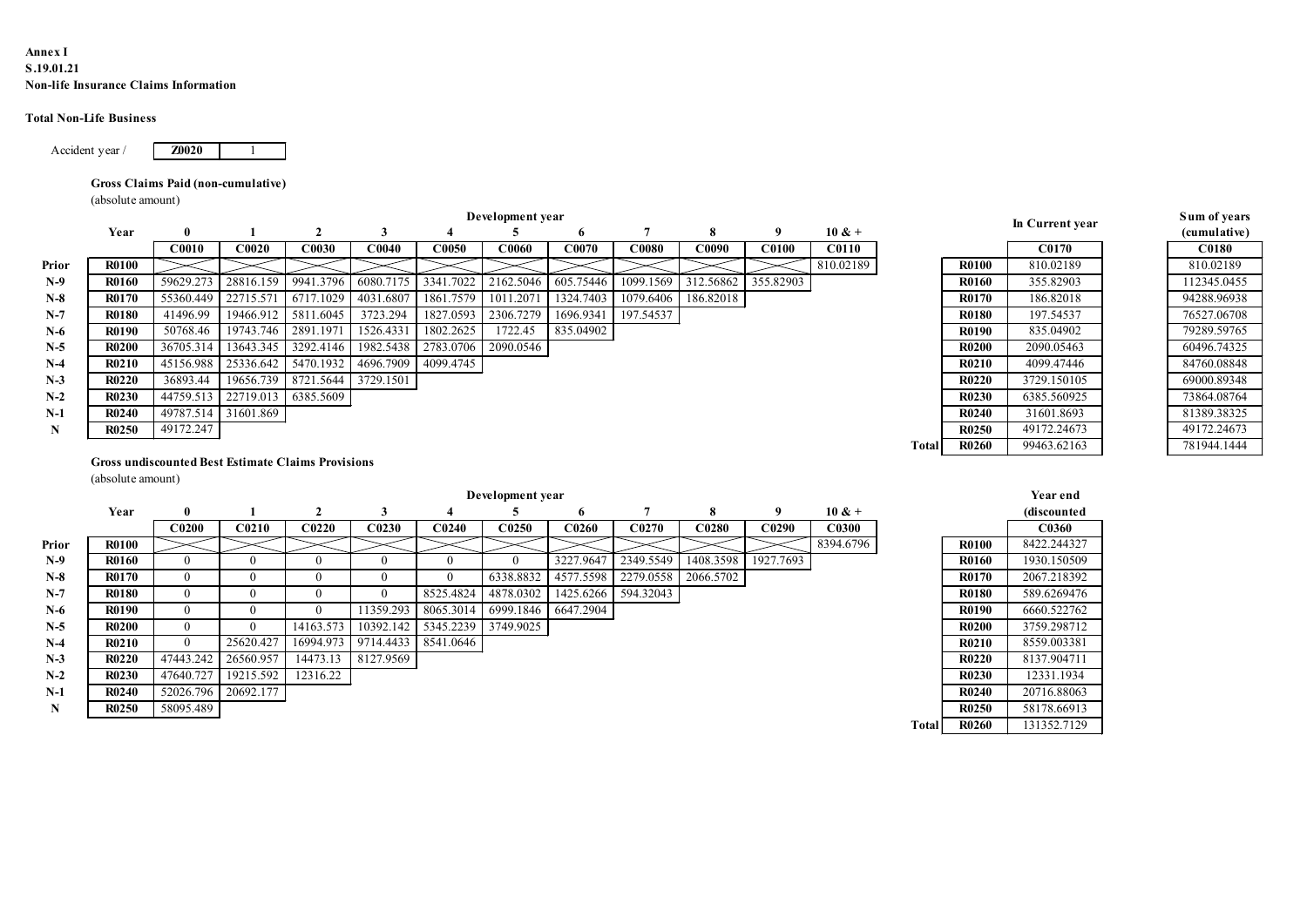### Annex I S.22.01.01 Impact of long term guarantees measures and transitionals

| S.22.01.01<br>Impact of long term guarantees measures and transitionals |                              |                                                                                   |                            |                                                                                  |                                             |                                               |                                                                                   |                                                                      |                                                                 |                                                 |                                                    |
|-------------------------------------------------------------------------|------------------------------|-----------------------------------------------------------------------------------|----------------------------|----------------------------------------------------------------------------------|---------------------------------------------|-----------------------------------------------|-----------------------------------------------------------------------------------|----------------------------------------------------------------------|-----------------------------------------------------------------|-------------------------------------------------|----------------------------------------------------|
|                                                                         |                              |                                                                                   |                            |                                                                                  |                                             |                                               |                                                                                   |                                                                      |                                                                 |                                                 |                                                    |
|                                                                         |                              |                                                                                   |                            |                                                                                  |                                             |                                               |                                                                                   | Impact of the LTG measures and transitionals (Step-by-step approach) |                                                                 |                                                 |                                                    |
|                                                                         |                              | <b>Amount with Long</b><br><b>Term Guarantee</b><br>measures and<br>transitionals | Without<br>transitional on | <b>Impact of</b><br>transitional on<br>technical provisions technical provisions | Without<br>transitional on<br>interest rate | Impact of<br>transitional on<br>interest rate | Without volatility<br>adjustment and<br>without other<br>transitional<br>measures | Impact of volatility<br>adjustment set to<br>zero                    | Without matching<br>adjustment and<br>without all the<br>others | Impact of matching<br>adjustment set to<br>zero | Impact of all LTG<br>measures and<br>transitionals |
|                                                                         |                              | CO <sub>010</sub>                                                                 | C0020                      | C <sub>0030</sub>                                                                | CO <sub>040</sub>                           | C0050                                         | C0060                                                                             | C0070                                                                | <b>C0080</b>                                                    | C0090                                           | CO100                                              |
| <b>Technical provisions</b><br><b>Basic own funds</b>                   | <b>R0010</b><br><b>R0020</b> | 196,214.89<br>129,241.92                                                          | 196,214.89<br>129,241.92   | 0.00<br>0.00                                                                     | 196,214.89<br>129,241.92                    | 0.00<br>0.00                                  | 196,180.66<br>129,278.55                                                          | $-34.23$<br>36.63                                                    | 196,180.66<br>129,278.55                                        | 0.00<br>0.00                                    | $-34.23$<br>36.63                                  |
| Excess of assets over                                                   |                              |                                                                                   |                            |                                                                                  |                                             |                                               |                                                                                   |                                                                      |                                                                 |                                                 |                                                    |
| liabilities                                                             | R0030                        | 129,241.92                                                                        | 129,241.92                 | 0.00                                                                             | 129,241.92                                  | 0.00                                          | 129,278.55                                                                        | 36.63                                                                | 129,278.55                                                      | $0.00\,$                                        | 36.63                                              |
| Restricted own funds due<br>to ring-fencing and<br>matching portfolio   | R0040                        | 0.00                                                                              | 0.00                       | 0.00                                                                             | 0.00                                        | 0.00                                          | 0.00                                                                              | 0.00                                                                 | 0.00                                                            | 0.00                                            | 0.00                                               |
| Eligible own funds to meet<br><b>Solvency Capital</b><br>Requirement    | R0050                        | 129,241.92                                                                        | 129,241.92                 | 0.00                                                                             | 129,241.92                                  | 0.00                                          | 129,278.55                                                                        | 36.63                                                                | 129,278.55                                                      | 0.00                                            | 36.63                                              |
| Tier 1                                                                  | <b>R0060</b>                 | 129,241.92                                                                        | 129,241.92                 | 0.00                                                                             | 129,241.92                                  | 0.00                                          | 129,278.55                                                                        | 36.63                                                                | 129,278.55                                                      | 0.00                                            | 36.63                                              |
| Tier 2                                                                  | <b>R0070</b>                 | 0.00                                                                              | 0.00                       | 0.00                                                                             | 0.00                                        | 0.00                                          | 0.00                                                                              | 0.00                                                                 | 0.00                                                            | 0.00                                            | 0.00                                               |
| Tier 3                                                                  | R0080                        | 0.00                                                                              | 0.00                       | 0.00                                                                             | 0.00                                        | 0.00                                          | 0.00                                                                              | 0.00                                                                 | 0.00                                                            | 0.00                                            | 0.00                                               |
| <b>Solvency Capital</b><br>Requirement                                  | <b>R0090</b>                 | 69,823.41                                                                         | 69,823.41                  | 0.00                                                                             | 69,823.41                                   | 0.00                                          | 69,823.41                                                                         | 0.00                                                                 | 69,823.41                                                       | 0.00                                            | 0.00                                               |
| Eligible own funds to meet<br>Minimum Capital<br>Requirement            | R0100                        | 129,241.92                                                                        | 129,241.92                 | 0.00                                                                             | 129,241.92                                  | 0.00                                          | 129,278.55                                                                        | 36.63                                                                | 129,278.55                                                      | 0.00                                            | 36.63                                              |
| Minimum Capital<br>Requirement                                          | <b>R0110</b>                 | 31,420.53                                                                         | 31,420.53                  | 0.00                                                                             | 31,420.53                                   | 0.00                                          | 31,420.53                                                                         | 0.00                                                                 | 31,420.53                                                       | 0.00                                            | 0.00                                               |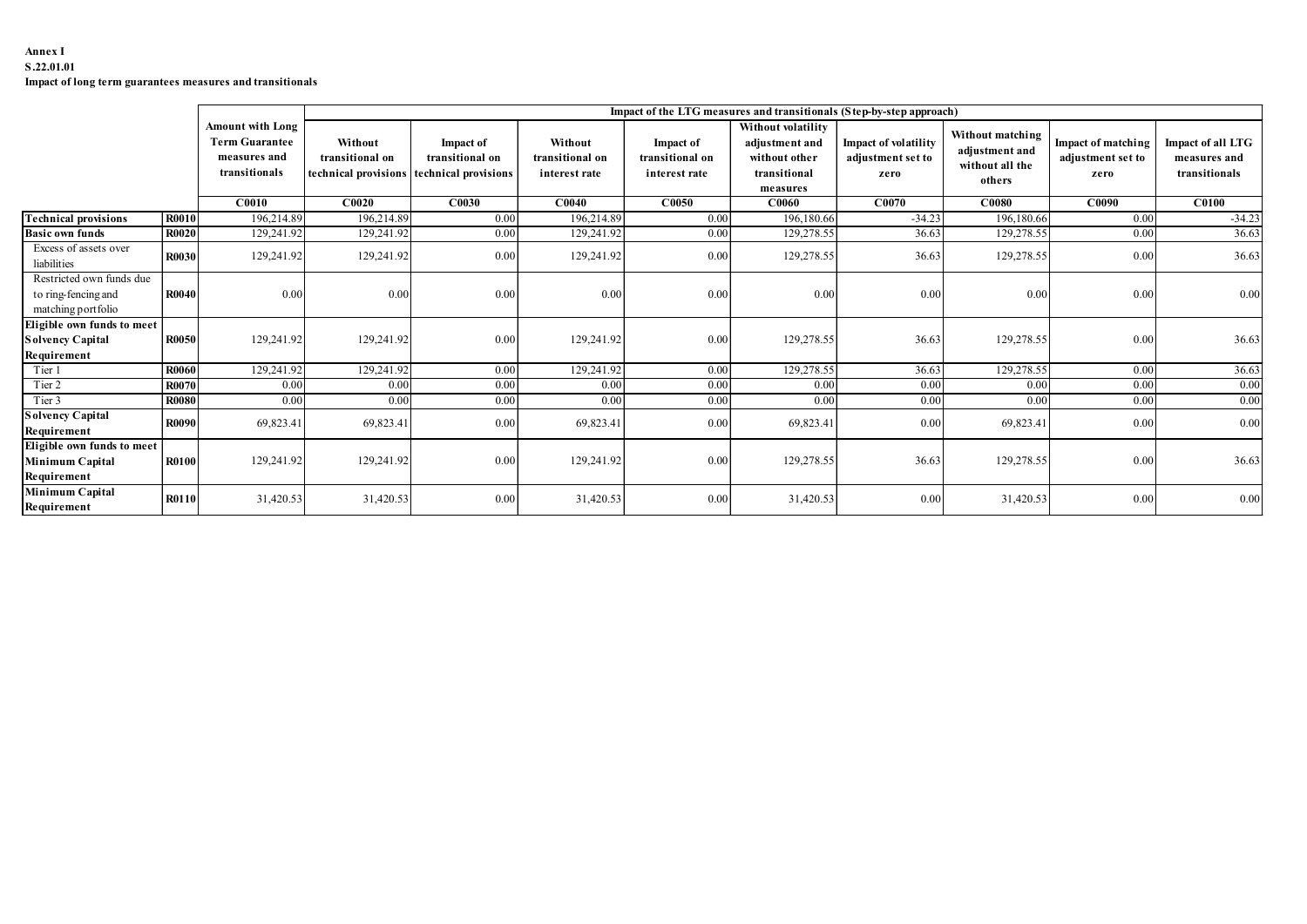### Annex I S.23.01.01 Own funds

|                                                                                                                                                                                |              | C <sub>0010</sub> | C0020      | C0030 |
|--------------------------------------------------------------------------------------------------------------------------------------------------------------------------------|--------------|-------------------|------------|-------|
| Basic own funds before deduction for participations in other financial sector as foreseen in article 68                                                                        |              |                   |            |       |
| of Delegated Regulation 2015/35                                                                                                                                                |              |                   |            |       |
| Ordinary share capital (gross of own shares)                                                                                                                                   | <b>R0010</b> | 66,586.78         | 66,586.78  |       |
| Share premium account related to ordinary share capital                                                                                                                        | <b>R0030</b> | 0.00              | 0.00       |       |
| linitial funds, members' contributions or the equivalent basic own - fund item for mutual and mutual-type<br>undertakings                                                      | <b>R0040</b> | 0.00              | 0.00       |       |
| Subordinated mutual member accounts                                                                                                                                            | <b>R0050</b> | 0.00              |            | 0.00  |
| Surplus funds                                                                                                                                                                  | <b>R0070</b> | 0.00              | 0.00       |       |
| Preference shares                                                                                                                                                              | <b>R0090</b> | 0.00              |            | 0.00  |
| Share premium account related to preference shares                                                                                                                             | <b>R0110</b> | 0.00              |            | 0.00  |
| Reconciliation reserve                                                                                                                                                         | <b>R0130</b> | 62,655.14         | 62,655.14  |       |
| Subordinated liabilities                                                                                                                                                       | <b>R0140</b> | 0.00              |            | 0.00  |
| An amount equal to the value of net deferred tax assets                                                                                                                        | <b>R0160</b> | 0.00              |            |       |
| Other own fund items approved by the supervisory authority as basic own funds not specified above                                                                              | <b>R0180</b> | 0.00              | 0.00       | 0.00  |
| Own funds from the financial statements that should not be represented by the reconciliation                                                                                   |              |                   |            |       |
| reserve and do not meet the criteria to be classified as Solvency II own funds                                                                                                 |              |                   |            |       |
| Own funds from the financial statements that should not be represented by the reconciliation reserve and<br>do not meet the criteria to be classified as Solvency II own funds | <b>R0220</b> | 0.00              |            |       |
| <b>Deductions</b>                                                                                                                                                              |              |                   |            |       |
| Deductions for participations in financial and credit institutions                                                                                                             | R0230        | 0.00              | 0.00       | 0.00  |
| Total basic own funds after deductions                                                                                                                                         | <b>R0290</b> | 129,241.92        | 129,241.92 | 0.00  |
| Ancillary own funds                                                                                                                                                            |              |                   |            |       |
| Unpaid and uncalled ordinary share capital callable on demand                                                                                                                  | <b>R0300</b> | 0.00              |            |       |
| Unpaid and uncalled initial funds, members' contributions or the equivalent basic own fund item for mutual<br>and mutual - type undertakings, callable on demand               | <b>R0310</b> | 0.00              |            |       |
| Unpaid and uncalled preference shares callable on demand                                                                                                                       | <b>R0320</b> | 0.00              |            |       |
| A legally binding commitment to subscribe and pay for subordinated liabilities on demand                                                                                       | <b>R0330</b> | 0.00              |            |       |
| Letters of credit and guarantees under Article 96(2) of the Directive 2009/138/EC                                                                                              | <b>R0340</b> | 0.00              |            |       |
| Letters of credit and guarantees other than under Article 96(2) of the Directive 2009/138/EC                                                                                   | <b>R0350</b> | 0.00              |            |       |
| Supplementary members calls under first subparagraph of Article 96(3) of the Directive 2009/138/EC                                                                             | <b>R0360</b> | 0.00              |            |       |
| Supplementary members calls - other than under first subparagraph of Article 96(3) of the Directive<br>2009/138/EC                                                             | R0370        | 0.00              |            |       |

|                                                                                                                                                      |                              | Total                     | Tier 1 - unrestricted Tier 1 - restricted |                   | Tier 2       | Tier 3       |
|------------------------------------------------------------------------------------------------------------------------------------------------------|------------------------------|---------------------------|-------------------------------------------|-------------------|--------------|--------------|
|                                                                                                                                                      |                              | <b>C0010</b>              | C0020                                     | <b>C0030</b>      | C0040        | C0050        |
| Basic own funds before deduction for participations in other financial sector as foreseen in article 68<br>of Delegated Regulation 2015/35           |                              |                           |                                           |                   |              |              |
| Ordinary share capital (gross of own shares)                                                                                                         | <b>R0010</b>                 | 66,586.78                 | 66,586.78                                 |                   | 0.00         |              |
| Share premium account related to ordinary share capital                                                                                              | <b>R0030</b>                 | 0.00                      | 0.00                                      |                   | 0.00         |              |
| Iinitial funds, members' contributions or the equivalent basic own - fund item for mutual and mutual-type                                            | <b>R0040</b>                 | 0.00                      | 0.00                                      |                   | 0.00         |              |
| undertakings                                                                                                                                         |                              |                           |                                           |                   |              |              |
| Subordinated mutual member accounts                                                                                                                  | <b>R0050</b>                 | 0.00                      |                                           | 0.00              | 0.00         | 0.00         |
| Surplus funds                                                                                                                                        | <b>R0070</b>                 | 0.00                      | 0.00                                      |                   |              |              |
| Preference shares<br>Share premium account related to preference shares                                                                              | <b>R0090</b><br><b>R0110</b> | 0.00<br>$\overline{0.00}$ |                                           | 0.00<br>0.00      | 0.00<br>0.00 | 0.00<br>0.00 |
| Reconciliation reserve                                                                                                                               | <b>R0130</b>                 | 62,655.14                 | 62,655.1                                  |                   |              |              |
| Subordinated liabilities                                                                                                                             | <b>R0140</b>                 | 0.00                      |                                           | 0.00              | 0.00         | 0.00         |
| An amount equal to the value of net deferred tax assets                                                                                              | <b>R0160</b>                 | 0.00                      |                                           |                   |              | 0.00         |
| Other own fund items approved by the supervisory authority as basic own funds not specified above                                                    | <b>R0180</b>                 | 0.00                      | $0.00\,$                                  | 0.00              | 0.00         | 0.00         |
| Own funds from the financial statements that should not be represented by the reconciliation                                                         |                              |                           |                                           |                   |              |              |
| reserve and do not meet the criteria to be classified as Solvency II own funds                                                                       |                              |                           |                                           |                   |              |              |
| Own funds from the financial statements that should not be represented by the reconciliation reserve and                                             | <b>R0220</b>                 | 0.00                      |                                           |                   |              |              |
| do not meet the criteria to be classified as Solvency II own funds<br>Deductions                                                                     |                              |                           |                                           |                   |              |              |
| Deductions for participations in financial and credit institutions                                                                                   | <b>R0230</b>                 | 0.00                      | 0.00                                      | 0.00              | 0.00         |              |
| Total basic own funds after deductions                                                                                                               | <b>R0290</b>                 | 129,241.92                | 129,241.92                                | $\overline{0.00}$ | 0.0          | 0.00         |
| <b>Ancillary own funds</b>                                                                                                                           |                              |                           |                                           |                   |              |              |
| Unpaid and uncalled ordinary share capital callable on demand                                                                                        | <b>R0300</b>                 | 0.00                      |                                           |                   | 0.00         |              |
| Unpaid and uncalled initial funds, members' contributions or the equivalent basic own fund item for mutual                                           | <b>R0310</b>                 | 0.00                      |                                           |                   | 0.00         |              |
| and mutual - type undertakings, callable on demand                                                                                                   |                              |                           |                                           |                   |              |              |
| Unpaid and uncalled preference shares callable on demand<br>A legally binding commitment to subscribe and pay for subordinated liabilities on demand | <b>R0320</b><br><b>R0330</b> | 0.00<br>0.00              |                                           |                   | 0.00         | 0.00<br>0.00 |
| Letters of credit and guarantees under Article 96(2) of the Directive 2009/138/EC                                                                    | <b>R0340</b>                 | 0.00                      |                                           |                   | 0.00<br>0.00 |              |
| Letters of credit and guarantees other than under Article 96(2) of the Directive 2009/138/EC                                                         | <b>R0350</b>                 | 0.00                      |                                           |                   | 0.00         | 0.00         |
| Supplementary members calls under first subparagraph of Article 96(3) of the Directive 2009/138/EC                                                   | <b>R0360</b>                 | 0.00                      |                                           |                   | 0.00         |              |
| Supplementary members calls - other than under first subparagraph of Article 96(3) of the Directive                                                  | <b>R0370</b>                 |                           |                                           |                   |              |              |
| 2009/138/EC                                                                                                                                          |                              | 0.00                      |                                           |                   | 0.00         | 0.00         |
| Other ancillary own funds                                                                                                                            | <b>R0390</b>                 | 0.00                      |                                           |                   | 0.00         | 0.00         |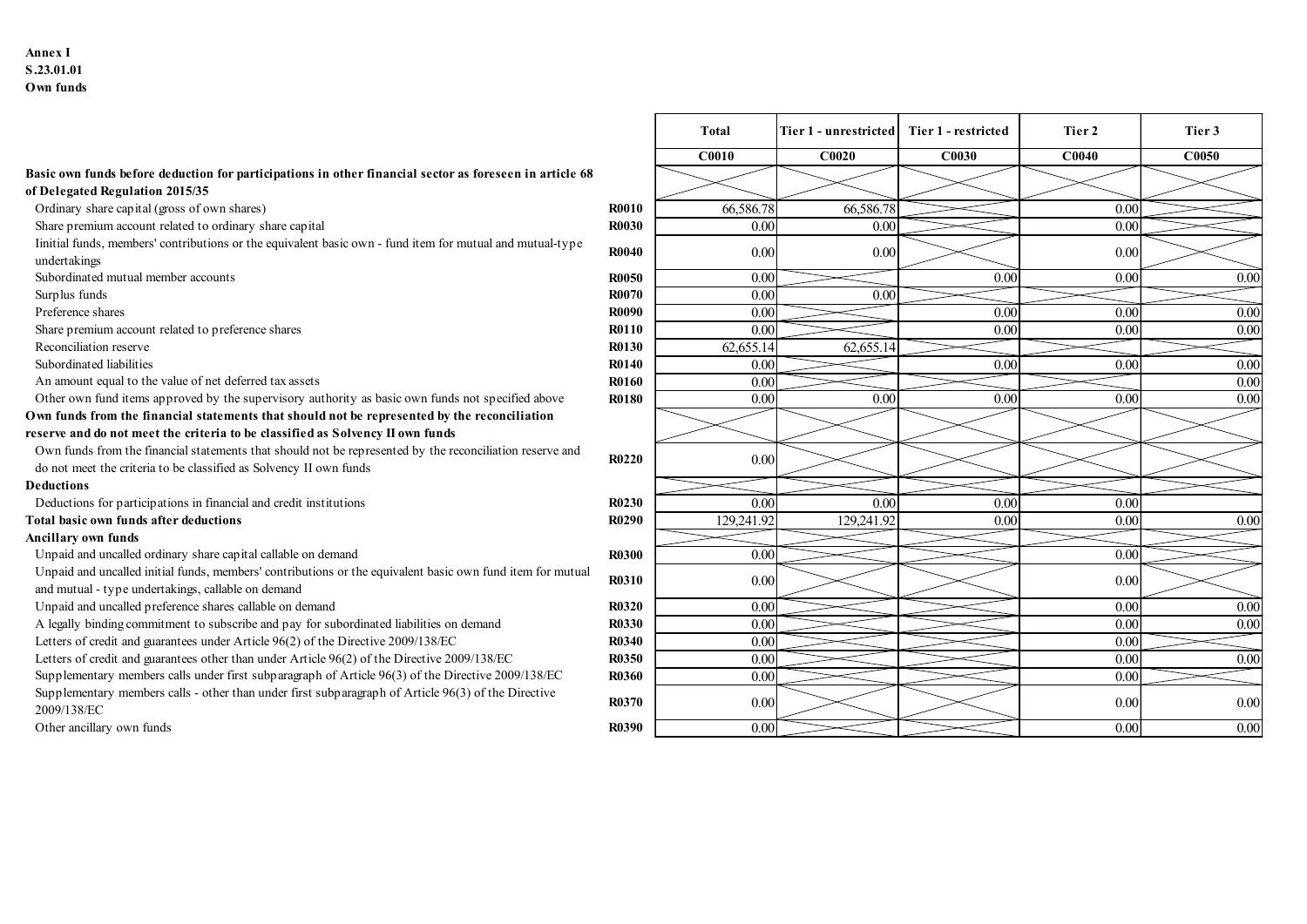|                                                                                                       |              | <b>C0010</b> | <b>C0020</b> | <b>C0030</b> | <b>C0040</b> |
|-------------------------------------------------------------------------------------------------------|--------------|--------------|--------------|--------------|--------------|
| Total ancillary own funds                                                                             | <b>R0400</b> | 0.00         |              |              |              |
| Available and eligible own funds                                                                      |              |              |              |              |              |
| Total available own funds to meet the SCR                                                             | <b>R0500</b> | 129,241.92   | 129,241.92   | 0.00         |              |
| Total available own funds to meet the MCR                                                             | <b>R0510</b> | 129,241.92   | 129,241.92   | 0.00         |              |
| Total eligible own funds to meet the SCR                                                              | <b>R0540</b> | 129,241.92   | 129,241.92   | 0.00         |              |
| Total eligible own funds to meet the MCR                                                              | <b>R0550</b> | 129,241.92   | 129,241.92   | 0.00         |              |
| <b>SCR</b>                                                                                            | <b>R0580</b> | 69,883.14    |              |              |              |
| <b>MCR</b>                                                                                            | <b>R0600</b> | 31,447.41    |              |              |              |
| Ratio of Eligible own funds to SCR                                                                    | <b>R0620</b> | 1.85         |              |              |              |
| Ratio of Eligible own funds to MCR                                                                    | <b>R0640</b> | 4.11         |              |              |              |
|                                                                                                       |              |              |              |              |              |
|                                                                                                       |              | <b>C0060</b> |              |              |              |
| <b>Reconciliation reserve</b>                                                                         |              |              |              |              |              |
| Excess of assets over liabilities                                                                     | <b>R0700</b> | 129,241.92   |              |              |              |
| Own shares (held directly and indirectly)                                                             | R0710        | 0.00         |              |              |              |
| Foreseeable dividends, distributions and charges                                                      | R0720        | 0.00         |              |              |              |
| Other basic own fund items                                                                            | R0730        | 66,586.78    |              |              |              |
| Adjustment for restricted own fund items in respect of matching adjustment portfolios and ring fenced | R0740        | 0.00         |              |              |              |
| <b>Reconciliation reserve</b>                                                                         | R0760        | 62,655.14    |              |              |              |
| <b>Expected profits</b>                                                                               |              |              |              |              |              |
| Expected profits included in future premiums (EPIFP) - Life business                                  | <b>R0770</b> | 0.00         |              |              |              |
| Expected profits included in future premiums (EPIFP) - Non- life business                             | <b>R0780</b> | 2,592.24     |              |              |              |
| Total Expected profits included in future premiums (EPIFP)                                            | R0790        | 2,592.24     |              |              |              |
|                                                                                                       |              |              |              |              |              |
|                                                                                                       |              |              |              |              |              |
|                                                                                                       |              |              |              |              |              |
|                                                                                                       |              |              |              |              |              |
|                                                                                                       |              |              |              |              |              |
|                                                                                                       |              |              |              |              |              |

|                                                                                                                                         |                              | Total                   | Tier 1 - unrestricted Tier 1 - restricted |                   | Tier 2            | Tier 3 |
|-----------------------------------------------------------------------------------------------------------------------------------------|------------------------------|-------------------------|-------------------------------------------|-------------------|-------------------|--------|
|                                                                                                                                         |                              | C0010                   | C0020                                     | C0030             | CO <sub>040</sub> | C0050  |
| Total ancillary own funds                                                                                                               | <b>R0400</b>                 | 0.00                    |                                           |                   | 0.00              | 0.00   |
| Available and eligible own funds                                                                                                        |                              |                         |                                           |                   |                   |        |
| Total available own funds to meet the SCR                                                                                               | <b>R0500</b>                 | 129,241.92              | 129,241.92                                | $\overline{0.00}$ | 0.00              | 0.00   |
| Total available own funds to meet the MCR                                                                                               | <b>R0510</b>                 | 129,241.92              | 129,241.92                                | 0.00              | 0.00              |        |
| Total eligible own funds to meet the SCR                                                                                                | <b>R0540</b>                 | 129,241.92              | 129,241.92                                | 0.00              | 0.00              | 0.00   |
| Total eligible own funds to meet the MCR                                                                                                | <b>R0550</b><br><b>R0580</b> | 129,241.92<br>69,883.14 | 129,241.92                                | $\overline{0.00}$ | 0.00              |        |
| SCR<br>MCR                                                                                                                              | <b>R0600</b>                 | 31,447.41               |                                           |                   |                   |        |
| Ratio of Eligible own funds to SCR                                                                                                      | <b>R0620</b>                 | 1.85                    |                                           |                   |                   |        |
| Ratio of Eligible own funds to MCR                                                                                                      | <b>R0640</b>                 | 4.11                    |                                           |                   |                   |        |
|                                                                                                                                         |                              |                         |                                           |                   |                   |        |
|                                                                                                                                         |                              | C0060                   |                                           |                   |                   |        |
| <b>Reconciliation reserve</b><br>Excess of assets over liabilities                                                                      | <b>R0700</b>                 | 129,241.92              |                                           |                   |                   |        |
| Own shares (held directly and indirectly)                                                                                               | <b>R0710</b>                 | 0.00                    |                                           |                   |                   |        |
| Foreseeable dividends, distributions and charges                                                                                        | <b>R0720</b>                 | 0.00                    |                                           |                   |                   |        |
| Other basic own fund items                                                                                                              | <b>R0730</b>                 | 66,586.78               |                                           |                   |                   |        |
| Adjustment for restricted own fund items in respect of matching adjustment portfolios and ring fenced                                   | <b>R0740</b>                 | 0.00                    |                                           |                   |                   |        |
| <b>Reconciliation reserve</b>                                                                                                           | <b>R0760</b>                 | 62,655.14               |                                           |                   |                   |        |
| <b>Expected profits</b>                                                                                                                 |                              |                         |                                           |                   |                   |        |
| Expected profits included in future premiums (EPIFP) - Life business                                                                    | <b>R0770</b>                 | 0.00                    |                                           |                   |                   |        |
| Expected profits included in future premiums (EPIFP) - Non- life business<br>Total Expected profits included in future premiums (EPIFP) | <b>R0780</b><br><b>R0790</b> | 2,592.24<br>2,592.24    |                                           |                   |                   |        |
|                                                                                                                                         |                              |                         |                                           |                   |                   |        |
|                                                                                                                                         |                              |                         |                                           |                   |                   |        |

## Expected profits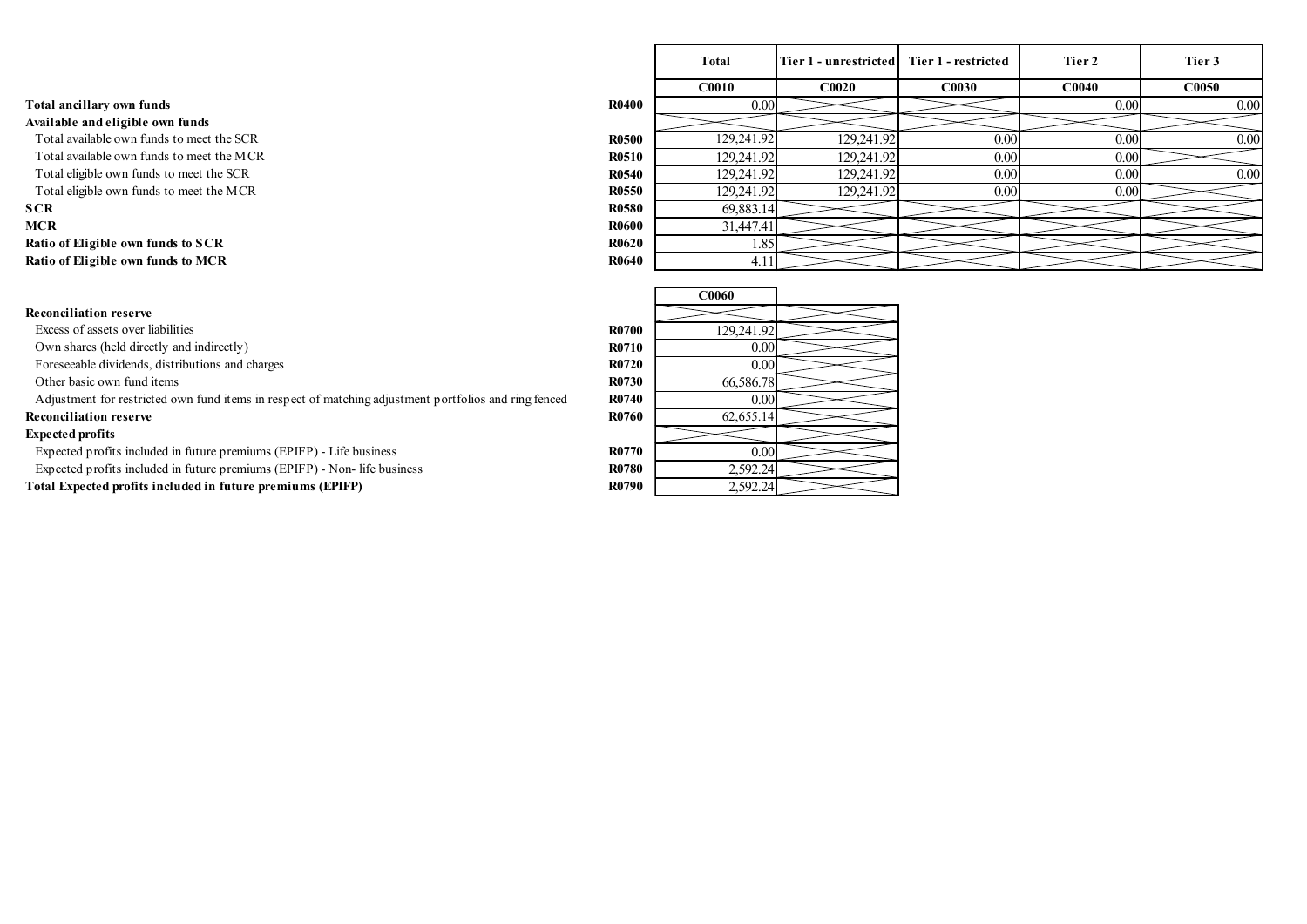## Annex I S.25.01.21 Solvency Capital Requirement - for undertakings on Standard Formula

| Annex I<br>S.25.01.21                                                                       |              |                                       |                    |                 |
|---------------------------------------------------------------------------------------------|--------------|---------------------------------------|--------------------|-----------------|
| Solvency Capital Requirement - for undertakings on Standard Formula                         |              |                                       |                    |                 |
|                                                                                             |              |                                       |                    |                 |
|                                                                                             |              | Gross solvency capital<br>requirement | <b>USP</b>         | Simplifications |
|                                                                                             |              | <b>C0110</b>                          | $\overline{C0090}$ | C0120           |
| Market risk                                                                                 | <b>R0010</b> | 14,325.16                             |                    |                 |
| Counterparty default risk                                                                   | <b>R0020</b> | 12,428.72                             |                    |                 |
| Life underwriting risk                                                                      | <b>R0030</b> | 0.00                                  |                    |                 |
| Health underwriting risk                                                                    | <b>R0040</b> | 1,953.71                              |                    |                 |
| Non-life underwriting risk                                                                  | <b>R0050</b> | 59,002.51                             |                    |                 |
| Diversification                                                                             | <b>R0060</b> | $-16,184.66$                          |                    |                 |
| Intangible asset risk                                                                       | R0070        | 0.00                                  |                    |                 |
| <b>Basic Solvency Capital Requirement</b>                                                   | <b>R0100</b> | 71,525.44                             |                    |                 |
|                                                                                             |              |                                       |                    |                 |
| <b>Calculation of Solvency Capital Requirement</b>                                          |              | <b>C0100</b>                          |                    |                 |
| Operational risk                                                                            | R0130        | 6,122.49                              |                    |                 |
| Loss-absorbing capacity of technical provisions                                             | <b>R0140</b> | 0.00                                  |                    |                 |
| Loss-absorbing capacity of deferred taxes                                                   | <b>R0150</b> | $-7,764.79$                           |                    |                 |
| Capital requirement for business operated in accordance with Art. 4 of Directive 2003/41/EC | <b>R0160</b> | 0.00                                  |                    |                 |
|                                                                                             |              |                                       |                    |                 |

| S.25.01.21                                                                                  |              |                        |                   |                        |
|---------------------------------------------------------------------------------------------|--------------|------------------------|-------------------|------------------------|
| Solvency Capital Requirement - for undertakings on Standard Formula                         |              |                        |                   |                        |
|                                                                                             |              | Gross solvency capital |                   |                        |
|                                                                                             |              | requirement            | <b>USP</b>        | <b>Simplifications</b> |
|                                                                                             |              | <b>C0110</b>           | C <sub>0090</sub> | <b>C0120</b>           |
| Market risk                                                                                 | <b>R0010</b> | 14,325.16              |                   |                        |
| Counterparty default risk                                                                   | <b>R0020</b> | 12,428.72              |                   |                        |
| Life underwriting risk                                                                      | <b>R0030</b> | 0.00                   |                   |                        |
| Health underwriting risk                                                                    | <b>R0040</b> | 1,953.71               |                   |                        |
| Non-life underwriting risk                                                                  | <b>R0050</b> | 59,002.51              |                   |                        |
| Diversification                                                                             | <b>R0060</b> | $-16,184.66$           |                   |                        |
| Intangible asset risk                                                                       | R0070        | 0.00                   |                   |                        |
| <b>Basic Solvency Capital Requirement</b>                                                   | <b>R0100</b> | 71,525.44              |                   |                        |
|                                                                                             |              |                        |                   |                        |
| <b>Calculation of Solvency Capital Requirement</b>                                          |              | <b>C0100</b>           |                   |                        |
| Operational risk                                                                            | R0130        | 6,122.49               |                   |                        |
| Loss-absorbing capacity of technical provisions                                             | <b>R0140</b> | 0.00                   |                   |                        |
| Loss-absorbing capacity of deferred taxes                                                   | R0150        | $-7,764.79$            |                   |                        |
| Capital requirement for business operated in accordance with Art. 4 of Directive 2003/41/EC | <b>R0160</b> | 0.00                   |                   |                        |
| Solvency capital requirement excluding capital add-on                                       | <b>R0200</b> | 69,883.14              |                   |                        |
| Capital add-on already set                                                                  | <b>R0210</b> | 0.00                   |                   |                        |
| Solvency capital requirement                                                                | R0220        | 69,883.14              |                   |                        |
| Other information on SCR                                                                    |              |                        |                   |                        |
| Capital requirement for duration-based equity risk sub-module                               | <b>R0400</b> |                        |                   |                        |
| Total amount of Notional Solvency Capital Requirement for remaining part                    | R0410        |                        |                   |                        |
| Total amount of Notional Solvency Capital Requirements for ring fenced funds                | R0420        |                        |                   |                        |
| Total amount of Notional Solvency Capital Requirement for matching adjustment portfolios    | R0430        |                        |                   |                        |
| Diversification effects due to RFF nSCR aggregation for article 304                         | <b>R0440</b> |                        |                   |                        |

|                                             | Gross solvency capital    | $USP$ |                                        |  |
|---------------------------------------------|---------------------------|-------|----------------------------------------|--|
|                                             | requirement               |       | $\label{ex:1} \textbf{S implications}$ |  |
|                                             | <b>C0110</b>              | C0090 | <b>C0120</b>                           |  |
|                                             | 14,325.16                 |       |                                        |  |
|                                             | 12,428.72                 |       |                                        |  |
|                                             | $0.00\,$                  |       |                                        |  |
| 10<br>$20\,$<br>30 <sup>°</sup><br>40<br>50 | 1,953.71                  |       |                                        |  |
|                                             | 59,002.51<br>$-16,184.66$ |       |                                        |  |
|                                             | $0.00\,$                  |       |                                        |  |
| 50<br>70<br>$\mathbf{0}$                    | 71,525.44                 |       |                                        |  |

|              | C <sub>0100</sub> |
|--------------|-------------------|
| <b>R0130</b> | 6,122.49          |
| <b>R0140</b> | 0.00              |
| R0150        | $-7,764.79$       |
| <b>R0160</b> | 0.00              |
| <b>R0200</b> | 69,883.14         |
| <b>R0210</b> | 0.00              |
| <b>R0220</b> | 69,883.14         |
|              |                   |
| <b>R0400</b> |                   |
| <b>R0410</b> |                   |
| <b>R0420</b> |                   |
| <b>R0430</b> |                   |
| <b>R0440</b> |                   |